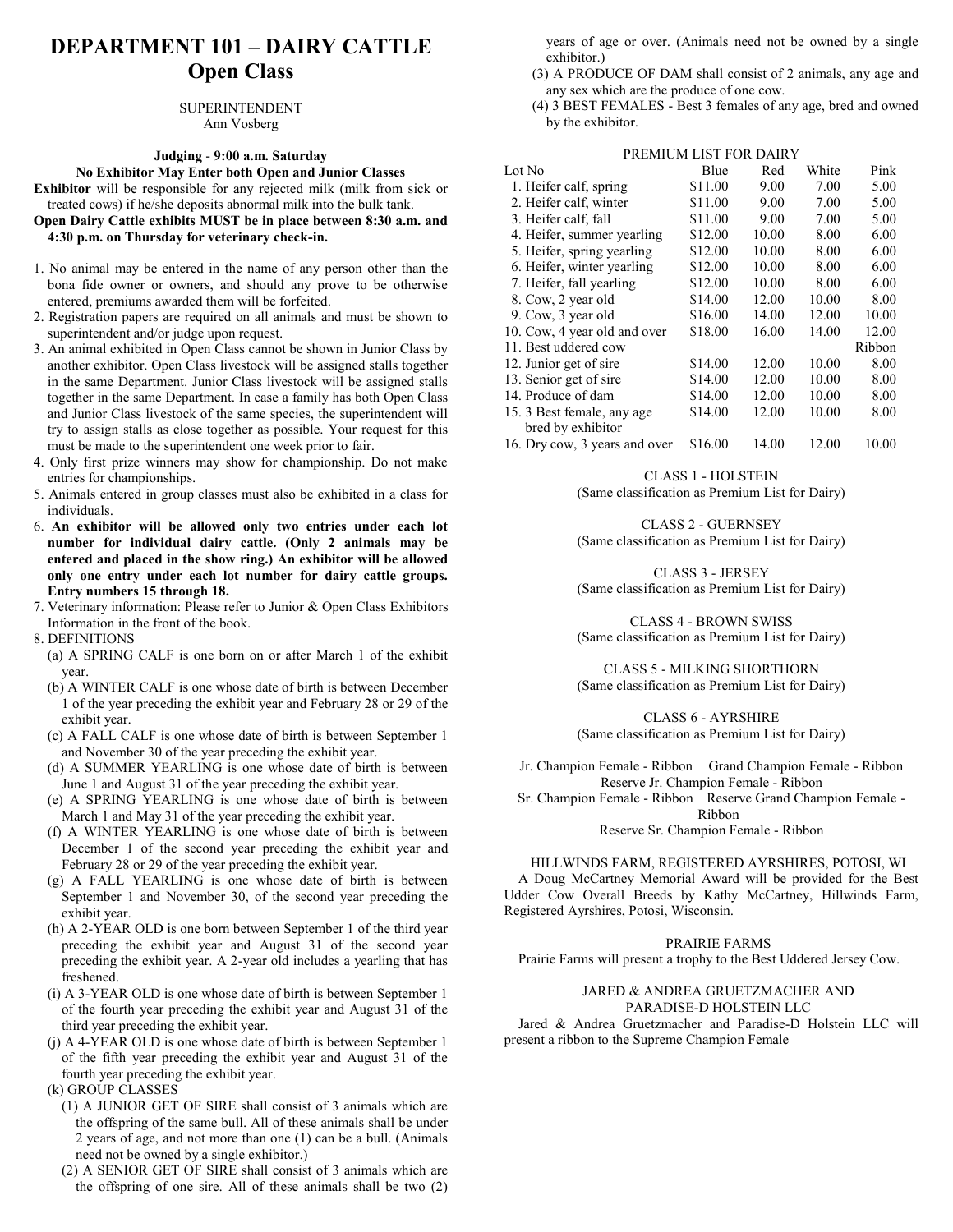## **DEPARTMENT 102 – BEEF CATTLE**

### **Open Class**

SUPERINTENDENT Arin Crooks

#### **Judging: Friday following Junior Beef Show**

#### **No Exhibitor May Enter both Open and Junior Classes**

**All Open Beef Cattle exhibits MUST be in place between 8:30 a.m. and 4:30 p.m. on Thursday for veterinary check-in.**

**Livestock trailer parking will be located on the east side of the race track. All trailers should be parked in an orderly manner at this location or may be towed or relocated at the owner's expense.** 

- 1. No animal may be entered in the name of any person other than the bona fide owner or owners, and should any prove to be otherwise entered, premiums awarded them will be forfeited.
- 2. Registration papers are required on all animals and must be shown to superintendent and/or judge upon request.
- 3. An animal exhibited in Open Class cannot be shown in Junior Class by another exhibitor. Open Class livestock will be assigned stalls together in the same Department. Junior Class livestock will be assigned stalls together in the same Department. In case a family has both Open Class and Junior Class livestock of the same species, the superintendent will try to assign stalls as close together as possible. Your request for this must be made to the superintendent one week prior to fair.
- 4. Only first prize winners may show for championship. Do not make entries for championship.
- 5. Animals entered in group classes must also be exhibited in a class for individuals.
- 6. **An exhibitor will be allowed only two entries under each lot number for individual beef cattle. (Only 2 animals may be entered and placed in the show ring.) An exhibitor will be allowed only one entry under each lot number for beef groups. Entry numbers 13 through 16.**
- 7. **Beef tie outs will be at 9pm with exception to Thursday, which can be at 8pm Tie outs are NOT MANDATORY. Animals may remain in the barn if the you so choose to**. If tied out before that, the privilege of doing so will be taken away at the discretion of the Fair Board.
- 8. Bedding chips will be furnished (per your \$7.00 extra per head entry fee).
- 9. Veterinary information: Please refer to Junior & Open Class Exhibitors Information in the front of the book.
- 10. For safety reasons wild animals may be disqualified at Superintendent's discretion.
- 11. Any inappropriate actions, as determined by the Superintendent, toward your animal may result in disqualification.

#### 12. BEEF CATTLE CLASS DEFINITIONS:

#### (a) Individual Classes

1. Beef Cattle

- a. A JUNIOR CALF is one born on or after January 1 of the exhibit year. The calf shall be at least 4 months old at the time of exhibit.
- b. A SENIOR CALF is one whose date of birth is between September 1 and December 31 of the year preceding the exhibit year.
- c. A SUMMER YEARLING is one whose date of birth is between May 1 and August 31 of the year preceding the exhibit year.
- d. A JUNIOR YEARLING is one whose date of birth is between January 1 and April 30 of the year preceding the exhibit year.
- e. A SENIOR YEARLING is one whose date of birth is between September 1 and December 31 of the second year preceding the exhibit year.
- f. A 2-YEAR-OLD OR OLDER COW is one whose birth date is between September 1 of the second year preceding exhibit year and which has calved during the past year.

g. A COW/CALF pair is a cow born before September 1 of the second year preceding exhibit year with calf by side born after January 1 of exhibit year.

(b) Group Classes

1. Beef Cattle

- a. A JUNIOR GET OF SIRE shall consist of 3 animals which are the offspring of the same bull from junior calf, senior calf and/or summer yearling bull and heifer classes with both sexes to be represented. (Animals need not be owned by a single exhibitor.)
- b. A SENIOR GET OF SIRE shall consist of 3 animals any age the offspring of one sire with both sexes represented. (Animals need not be owned by a single exhibitor.)
- c. PAIR OF CALVES (1 bull & 1 heifer) They must be junior or senior class age.

### PREMIUM LIST FOR BEEF

|                                          | <b>PREMIUMS</b> |       |       |       |
|------------------------------------------|-----------------|-------|-------|-------|
| Lot No.                                  | Blue            | Red   | White | Pink  |
| 1. Bull calf, junior                     | \$11.00         | 9.00  | 7.00  | 5.00  |
| 2. Bull calf, senior                     | \$11.00         | 9.00  | 7.00  | 5.00  |
| 3. Bull, summer yearling                 | \$12.00         | 10.00 | 8.00  | 6.00  |
| 4. Bull, junior yearling                 | \$12.00         | 10.00 | 8.00  | 6.00  |
| 5. Bull, senior yearling                 | \$14.00         | 12.00 | 10.00 | 8.00  |
| 6. Bull, 2 years & over                  | \$12.00         | 10.00 | 8.00  | 6.00  |
| 7. Heifer calf, junior                   | \$11.00         | 9.00  | 7.00  | 5.00  |
| 8. Heifer calf, senior                   | \$11.00         | 9.00  | 7.00  | 5.00  |
| 9. Heifer, summer yearling               | \$14.00         | 12.00 | 10.00 | 8.00  |
| 10. Heifer, junior yearling              | \$14.00         | 12.00 | 10.00 | 8.00  |
| 11. Heifer, senior yearling              | \$16.00         | 14.00 | 12.00 | 10.00 |
| 12. Cow, 2 years $&$ over $\text{(dry)}$ | \$12.00         | 10.00 | 8.00  | 6.00  |
| 13. Junior Get of Sire                   | \$12.00         | 10.00 | 8.00  | 6.00  |
| 14. Senior Get of Sire                   | \$12.00         | 10.00 | 8.00  | 6.00  |
| 15. Cow/Calf Pair                        | \$12.00         | 10.00 | 8.00  | 6.00  |
| 16. Pair of Calves, one Bull             |                 |       |       |       |
| & one Heifer                             | \$12.00         | 10.00 | 8.00  | 6.00  |

CLASS 1 - ANGUS

(Same classification as Premium List for Beef Breeding Classes

CLASS 2 - HEREFORD

(Same classification as Premium List for Beef Breeding Classes)

CLASS 3 – AMERICAN ABERDEEN (LOW LINE) (Same classification as Premium List for Beef Breeding Classes)

CLASS 4 - RED ANGUS (Same classification as Premium List for Beef Breeding Classes)

CLASS 5 - SHORTHORN

(Same classification as Premium List for Beef)

CLASS 6 - SIMMENTAL (Same classification as Premium List for Beef Breeding Classes)

CLASS 7 - OTHER BREEDS (Same classification as Premium List for Beef Breeding Classes)

#### CLASS 8 - MARKET CLASS COMMERCIAL/CROSSBREDS

|         |        | <b>PREMIUMS</b> |        |
|---------|--------|-----------------|--------|
| Blue    | Red    | White           | Pink   |
| \$11.00 | \$9.00 | \$7.00          | \$5.00 |

Just one entry may be made in each lot (number 1-3)

1. Steer, dairy

2. Steer, dairy/beef cross

3. Steer, beef

1. All steers entered in the Market Classes will show by weight with all beef breeds showing together, dairy breeds showing together and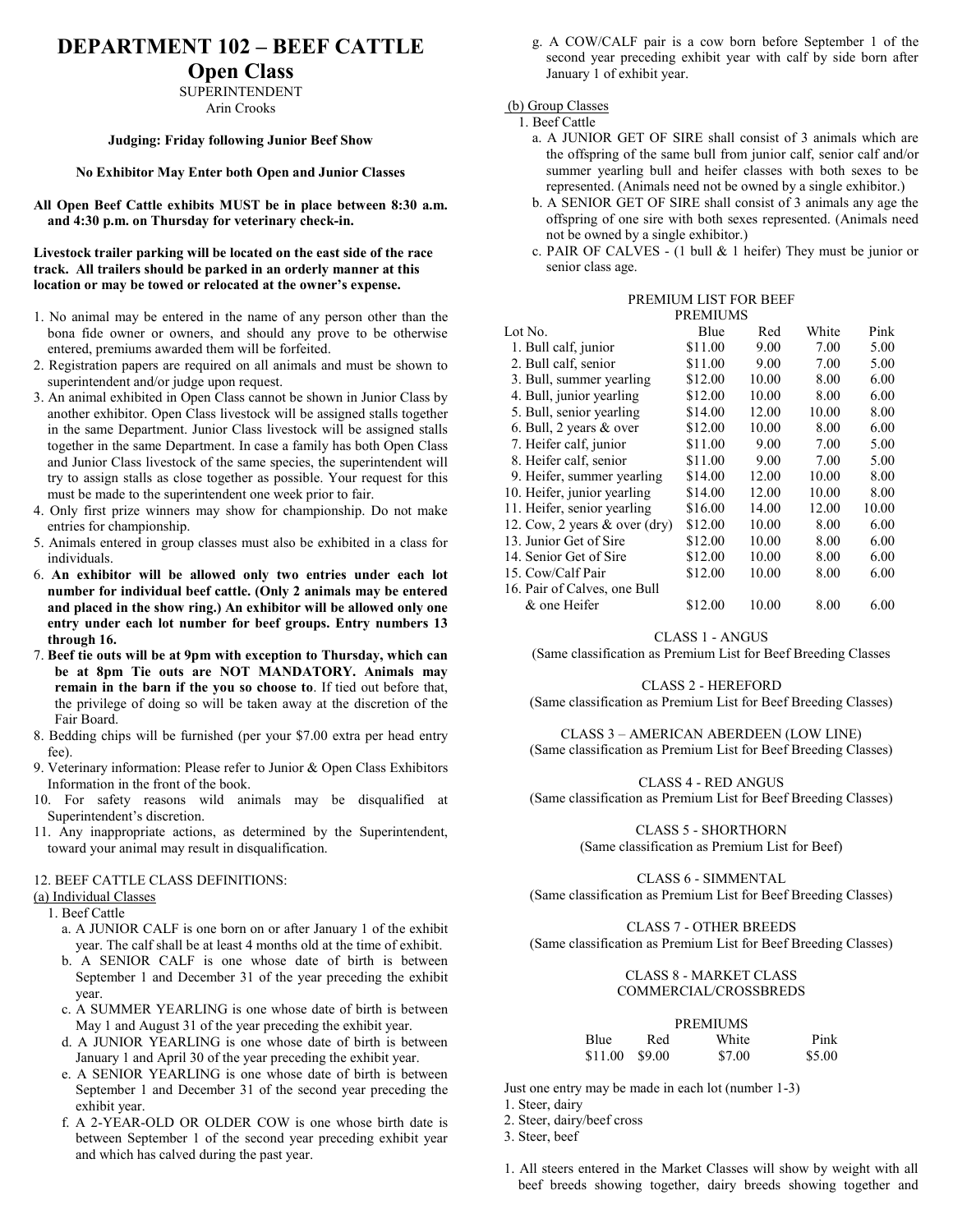dairy/beef showing together. A limit of two (2) steers per exhibitor. Steers will be weighed on Thursday from 4:30 p.m.-5:30 p.m.

- 2. Each division will be established for entries 1, entries 2, and 3, depending on the total number of steers entered.
- 3. Steers will be divided as equally as possible, so as to have a similar number of entries in each division.
- 4. Exhibitors that exhibit more than one (1) steer will be permitted to show only one (1) steer in each weight divisions with the exception of the last or heaviest division. In the event two or more steers from one exhibitor fall in the same weight division, the number in excess of one (1) will be moved to the next heavier weight division. In the event one or more steers from an individual exhibitor falls in the last or heaviest division, they will be permitted to show more than one and receive premiums. Under no condition will exhibitors be permitted to show more than one (1) steer in the light division.
- 5. Steers with horns are not eligible to be exhibited.

Champion Bull, any age - Ribbon Champion Female, any age - Ribbon Champion Steer - Ribbon Reserve Champion Bull, any age - Ribbon Reserve Champion Female, any age - Ribbon Reserve Champion Steer - Ribbon

#### REDDY AG SERVICE, INC.

Reddy Ag Service, Inc., Stitzer will present an award to the exhibitor of the Supreme Champion over-all Beef Female.

#### MURRAY REFRIGERATION & DAIRY

Murray Refrigeration & Dairy, Lancaster will present an award to the exhibitor of the Reserve Supreme Champion over-all Beef Female.

## **DEPARTMENT 104 – SHEEP Open Class**

SUPERINTENDENT Tom Jentz

ASSISTANT SUPERINTENDENTS Mike Vondra, Vernon Kruse, Jill Drinkwater, Amy Knoble

Dan Frank, Dennis Patterson, Lonna Nelson

#### **Judging** - **To follow Junior Class Thursday night**

#### **No Exhibitor May Enter both Open and Junior Classes**

#### **All Open Sheep exhibits are to be in place between 8:30 a.m. and 3:00 p.m. on Thursday for veterinary check-in.**

- 1. Registration papers are required on all animals and must be shown to superintendent and/or judge upon request.
- 2. Only first prize animals may show for championship. Do not make entries for championship.
- 3. No animal may be entered in the name of any other person than the bona fide owner or owners, and should any prove to be otherwise entered, premiums awarded them will be forfeited.
- 4. An animal exhibited in Open Class cannot be shown in Junior Class by another exhibitor. Open Class livestock will be assigned stalls together in the same Department. Junior Class livestock will be assigned stalls together in the same Department. In case a family has both Open Class and Junior Class livestock of the same species, the superintendent will try to assign stalls as close together as possible. Your request must be made to the superintendent one week prior to fair.
- 5. Wool Length: Breeding, classes of Columbias, Corriedales and Rambouillets show with two inches of wool or less. All other breeds, including market lambs must have less than 1" of wool.
- 6. No muzzles allowed.
- **7. An exhibitor will be allowed only two entries under each lot number for individual animals. (Only 2 animals may be entered and placed in the show ring).** An exhibitor will be allowed only one entry under each lot number in the group classes for sheep.
- **8. Entries in Open Class will be limited to 25 head per farm, firm or family.**
- 9. Sexually-intact sheep of any age, and all other sheep 12 months (out of state is 6 months) of age and older must be identified with official scrapie ear tags or other official scrapie identifications.
- 10. Veterinary information: Please refer to Junior & Open Class Exhibitors Information in the front of the book.
- 11. Definitions: Individual Classes
	- a. SPRING LAMB born on or after February 16 of the exhibit year.
	- b. WINTER LAMB is one born between January 1 and February 15 of the exhibit year.
	- c. Fall Lamb born between September 1 and December 31 of the year preceding exhibit year.
	- d. A yearling ram or ewe is one born between January 1 and August 31 of year preceding exhibit year. Yearlings may be subject to Veterinarians Examination whose findings are final.
	- e. A MATURE EWE is one born before January 1 of year preceding exhibit year.

f. MARKET LAMB - to be born after January 1 of the exhibit year.

12. Definitions: GROUP CLASSES

- a. Exhibitors Flock to consist of one yearling or ram lamb, 2 yearling ewes and 2 ewe lambs owned by exhibitor.
- b. Pen of wether lambs to consist of two (2) wether lambs owned by the exhibitor.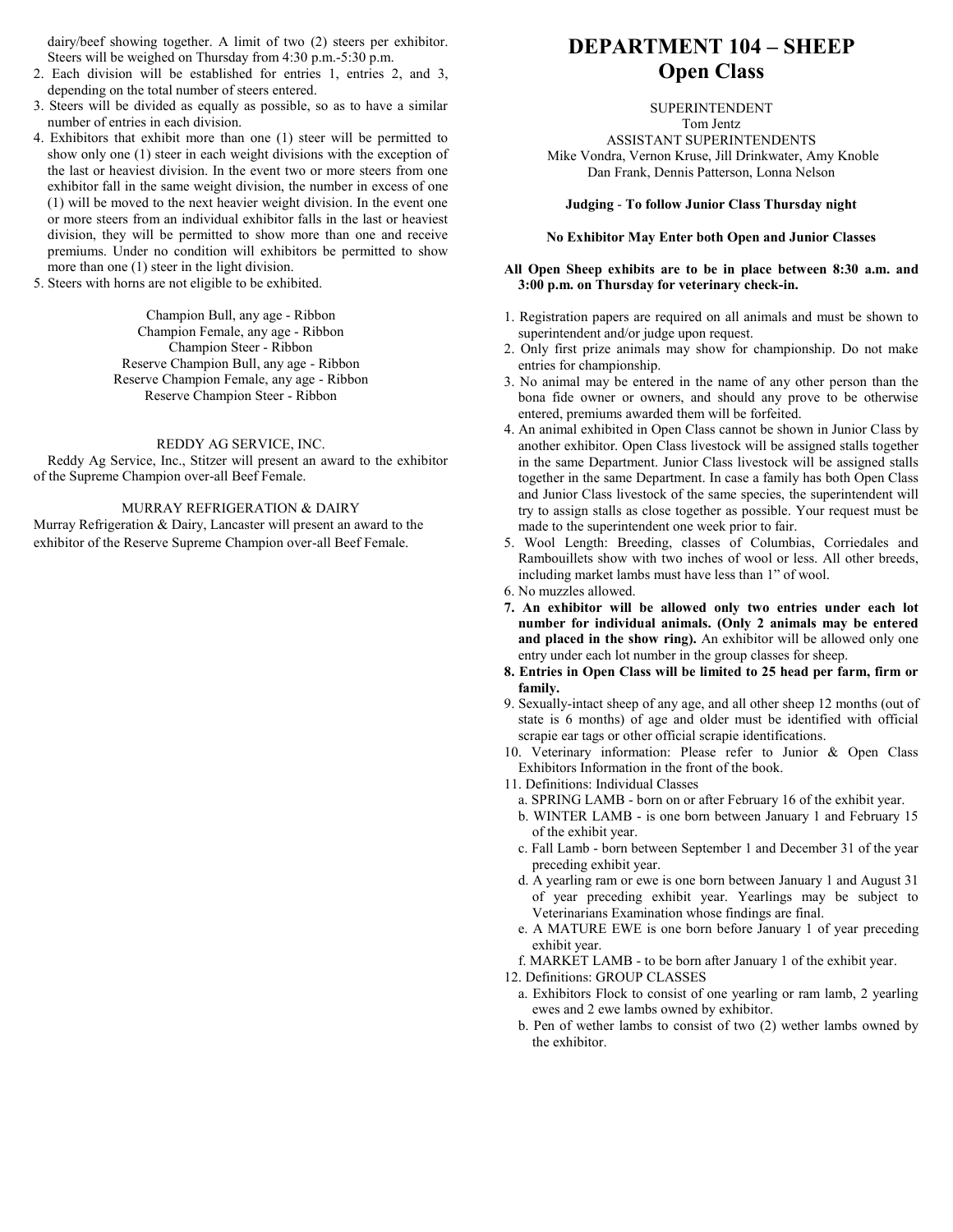#### PREMIUM LIST FOR SHEEP PREMIUMS

|                      | <b>I IVERVITURILD</b> |        |        |        |
|----------------------|-----------------------|--------|--------|--------|
| Lot No.              | Blue                  | Red    | White  | Pink   |
| 1. Spring Ram Lamb   | \$6.00                | \$5.00 | \$4.00 | \$3.00 |
| 2. Winter Ram Lamb   | \$6.00                | \$5.00 | \$4.00 | \$3.00 |
| 3. Fall Ram Lamb     | \$6.00                | \$5.00 | \$4.00 | \$3.00 |
| 4. Yearling Ram      | \$6.00                | \$5.00 | \$4.00 | \$3.00 |
| 5. Spring Ewe Lamb   | \$6.00                | \$5.00 | \$4.00 | \$3.00 |
| 6. Winter Ewe Lamb   | \$6.00                | \$5.00 | \$4.00 | \$3.00 |
| 7. Fall Ewe Lamb     | \$6.00                | \$5.00 | \$4.00 | \$3.00 |
| 8. Yearling Ewe      | \$6.00                | \$5.00 | \$4.00 | \$3.00 |
| 9. Mature Ewe        | \$6.00                | \$5.00 | \$4.00 | \$3.00 |
| 10. Exhibitors Flock | \$6.00                | \$5.00 | \$4.00 | \$3.00 |

CLASS 1 - OXFORD (Same classification as Premium List for Sheep) CLASS 2 - LINCOLN (Same classification as Premium List for Sheep) CLASS 3 - CORRIEDALE (Same classification as Premium List for Sheep) CLASS 4 - COLUMBIA (Same classification as Premium List for Sheep) CLASS 5 - HAMPSHIRE (Same classification as Premium List for Sheep) CLASS 6 - SUFFOLK (Same classification as Premium List for Sheep) CLASS 7 - DORSET (Same classification as Premium List for Sheep) CLASS 8 - HORNED DORSET (Same classification as Premium List for Sheep) CLASS 9 - RAM BOUILLET (Same classification as Premium List for Sheep) CLASS 10 - OTHER BREEDS (same classifications as Premium list for Sheep) CLASS 11 - GRADE & CROSSBRED (Premium list, Lot 5-9)

| Champion Ram - Ribbon<br>Champion Ewe - Ribbon                                  |        | Reserve Champion Ram - Ribbon<br>Reserve Champion Ewe - Ribbon |        |        |
|---------------------------------------------------------------------------------|--------|----------------------------------------------------------------|--------|--------|
| CLASS 12 - MARKET CLASS (All Breeds and Crossbreds)<br>11. Wether (Market Lamb) | \$6.00 | \$5.00                                                         | \$4.00 | \$3.00 |

12. Pen of Wethers  $$6.00$  \$5.00 \$4.00 \$3.00

Champion - Ribbon Reserve Champion – Ribbon

#### VERNON & CAROL ANN KRUSE FAMILY

Vernon & Carol Ann Kruse Family will present a Grand Champion trophy to the exhibitor of the Overall Breeding Sheep including ewes and rams combined in Open Class.

#### DOC MATT ADAMS

Doc Matt Adams will present a Reserve Grand Champion trophy to the exhibitor of the Overall Breeding Sheep including ewes and rams combined in Open Class.

# **DEPARTMENT 114 – PLANT AND SOIL SCIENCE**

## **Open Class**

SUPERINTENDENTS Neil Kuenster, Mike Yager LeRoy Jerrett, and Dave Knoke

**Judging** - **9:00 a.m. Friday** GRAINS, GRASSES & FIELD CROPS

#### **No Exhibitor May Enter both Open and Junior Classes**

Limit of one entry per lot number. All exhibits must be in place by 6:00 p.m. on Thursday.

- 1. Competition in this department is open only to **Grant County**. Only one entry allowed on any article by the same person and only one entry from the same farm or garden.
- 2. Display of small grain and seed displayed in 5 qt. plastic pail.
- 3. Grains must be labeled correctly as to specific type and variety.
- 4. All samples to be products of the present exhibit year unless otherwise specified.

|             |        | <b>PREMIUMS</b> |        |
|-------------|--------|-----------------|--------|
| <b>Blue</b> | Red    | White           | Pink   |
| \$2.00      | \$1.75 | \$1.50          | \$1.25 |

#### CLASS 1 - FIELD CROPS

Lot No.

- 1. Oats
- 2. Barley
- 3. Wheat
- 4. Any variety previous year shelled corn
- 5. 100 day and under corn, any variety, 6 ear samples, husk removed
- 6. 101-110 day corn, any variety, 6 ear samples, husk removed
- 7. 111 day and over corn, any variety, 6 ear samples, husk removed
- 8. Sweet corn, any variety, 6 ear samples
- 9. Popcorn, any variety, 6 ear samples
- 10. Any variety previous year corn, 6 ear samples

### GRAIN SHEAVES AND GRASS SHEAVES

Sheaves are to measure a minimum of 2 inches in diameter at the top band which must be placed below the head.

- Lot No.
- 11. Alfalfa
- 12. Barley
- 13. Oats
- 14. Soybeans
- 15. Wheat
- 16. Ladino Clover
- 17. Red Clover
- 18. Timothy
- 19. Brome grass hay
- 20. Haylage (5 quart pail) with handle and lid
- 21. Chopped hay, 1/2 bu.
- 22. Baled hay, 1 foot section tied with twine string

#### CLASS 2 - VEGETABLES

- 1. Each exhibitor is required to arrange his own vegetables.
- 2. Each exhibitor will be limited to only one exhibit under each entry number which must come from the exhibitor's own garden.
- 3. Exhibits will be judged on quality, uniformity and correct number of vegetables shown except gourds.
- 4. Open to **Grant County** residents only.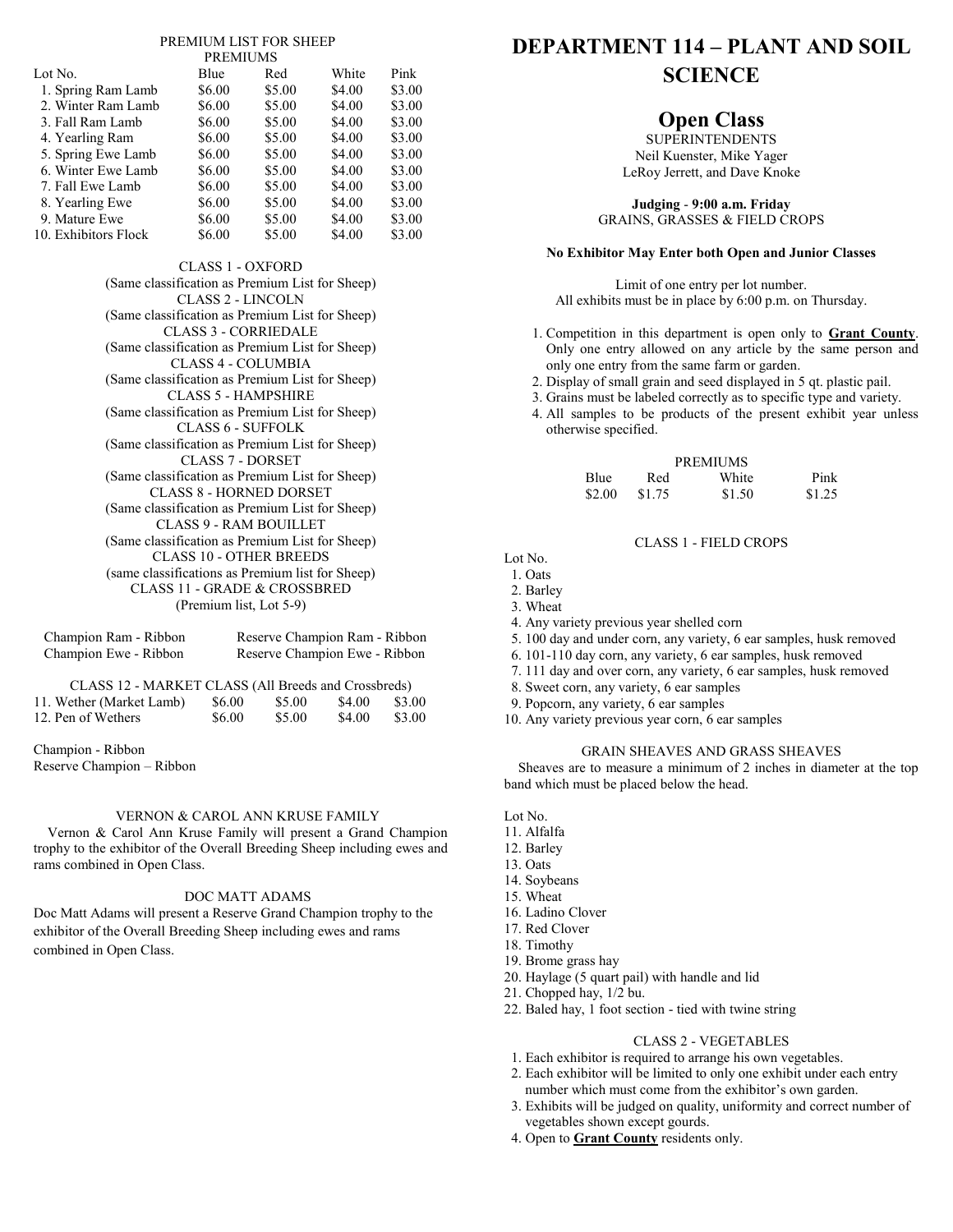|        |        | <b>PREMIUMS</b> |        |
|--------|--------|-----------------|--------|
| Blue   | Red    | White           | Pink   |
| \$2.00 | \$1.75 | \$1.50          | \$1.25 |

#### POTATOES (Box of 6) Label Variety

# Lot No.

EARLY VARIETY 23. Early Gem 24. Norland MID-SEASON 25. Norgold 26. Superior 27. Norkota Russet LATE POTATOES 28. Katahdin 29. Kennebec 30. Sebago 31. Langlade 32. Rhinerd 33. Red Pontiac

34. Norking

35. Any other standard variety, labeled

| Red    | White  | Pink            |
|--------|--------|-----------------|
| \$1.50 | \$1.25 | \$1.00          |
|        |        | <b>PREMIUMS</b> |

#### VEGETABLES

Lot No.

- 36. Beans, green twelve
- 37. Beans, yellow twelve
- 38. Beets (2" tops left on) six
- 39. Broccoli one
- 40. Cabbage, early one
- 41. Cabbage, late one
- 42. Carrots, half long (2" tops left on) six
- 43. Carrots, long (2" tops left on) six
- 44. Cauliflower one
- 45. Cucumbers, large slicing three
- 46. Cucumbers, small six
- 47. Eggplant one
- 48. Gourds six (judged on decorative & not uniformity)
- 49. Kohlrabi four
- 50. Muskmelon one
- 51. Onions, red six
- 52. Onions, yellow six
- 53. Onions, white six
- 54. Peppers, green three
- 55. Peppers, red three
- 56. Hot Peppers three
- 57. Pumpkin, field one
- 58. Pumpkin, pie one
- 59. Rutabaga three
- 60. Squash, summer one
- 61. Squash, winter one
- 62. Tomatoes, red five
- 63. Tomatoes, yellow five
- 64. Tomatoes, cherry or grape twelve
- 65. Turnips four
- 66. Watermelon one
- 67. Fresh herb one bunch in clear glass vase (brought in Friday of judging day)

#### CLASS 3 - FRUIT

- 1. Each exhibitor is required to arrange his own fruit on a paper plate.
- 2. Each exhibitor will be limited to only one entry per lot number which must come from the exhibitor's own tree.
- 3. Exhibits will be judged on quality, uniformity and correct number of fruit shown.
- 4. Open to **Grant County** residents only.

|             |        | <b>PREMIUMS</b> |        |
|-------------|--------|-----------------|--------|
| <b>Blue</b> | Red    | White           | Pink   |
| \$2.50      | \$2.25 | \$2.00          | \$1.50 |

Lot No.

68. Delicious Apples - four

69. McIntosh Apples - four

- 70. N. W. Greening Apples four
- 71. Snow Apples four
- 72. Wealthy Apples four
- 73. Crabs four

74. Plums - four

75. Grapes - two bunches

76. Any other apple variety (labeled)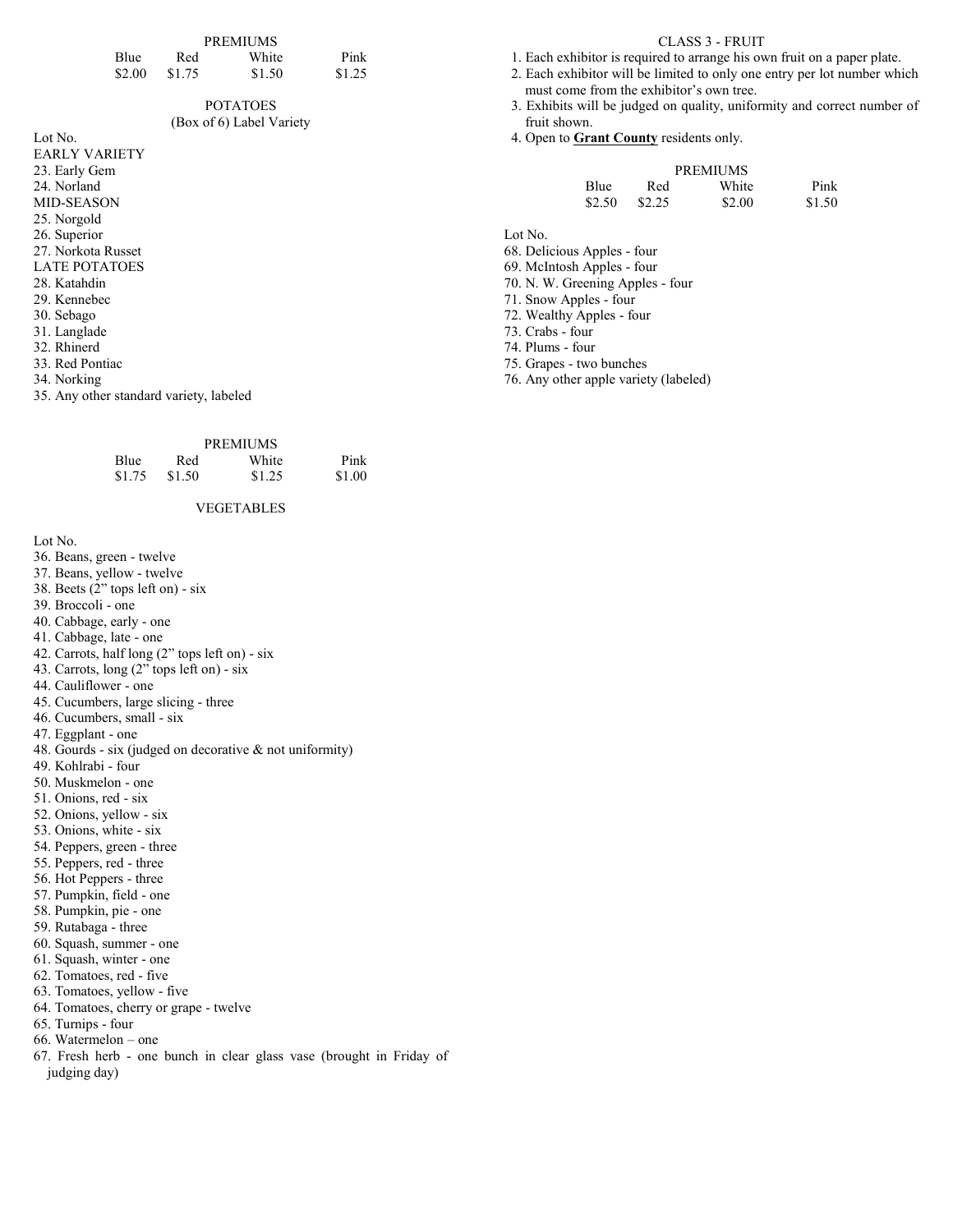# **DEPARTMENT 115 – FLOWERS & HOUSEPLANTS**

### **Open Class**

SUPERINTENDENT Connie Haberkorn ASSISTANT SUPERINTENDENTS Vyra Gotzinger, Louis Gotzinger, Vicki Lucey, and Cheree Klein

#### **Judging** - **9:30 a.m. Friday**

**No Exhibitor May Enter both Open and Junior Classes** Limit of one entry per lot number.

- 1. An exhibitor may exhibit only one article under each lot number in this department.
- 2. All flowers to be in place Friday at 9:00 a.m.
- 3. Exhibitors may not handle exhibits after judging starts.
- 4. All flowers should be in proportionate size containers. (Small flowers growing on short stems in low bowls and tall flowers in vases.)
- 5. All flower exhibits must be live plant material.
- 6. All entries must be made and grown by the exhibitor.
- 7. Oasis or arranging material may be used in all entries.

#### CLASS 1 - CUT FLOWERS (1 or 2 blooms or spikes) Blue Red White Pink \$1.75 \$1.50 \$1.25 \$1.00

Lot No.

- PERENNIALS
- 1. Single stem (not a rose)
- 2. Single stem (rose)
- 3. Three spikes or stems, one or more colors (all the same kind of flowers)
- 4. Three stems of Chrysanthemums

#### ANNUALS

- 5. Single stem
- 6. Single stem Glad
- 7. Three stems of Marigold
- 8. Three stems of Petunias
- 9. Three stems of Zinnias
- 10. Three stems of Dahlias
- 11. Three stems of Asters
- 12. Three stems of Celosia or Cockscomb
- 13. Three stems of Daisies
- 14. Three stems of Pansies
- 15. Three stems of Salvia
- 16. Three stems of Snapdragons
- 17. Three stems of Garden Foliage

#### BOUQUETS

|        |        | (5 or more blooms or spikes) |        |
|--------|--------|------------------------------|--------|
| Blue   | Red    | White                        | Pink   |
| \$2.50 | \$2.25 | \$2.00                       | \$1.75 |

- 18. Bouquet of cut flowers (not be viewed from all sides)
- 19. Bouquet for a dinner table (to be viewed from all sides)
- 20. Bouquet for coffee table or end table
- 21. Miniature bouquet of cut flowers (overall height not to exceed 5")

### FLORAL ARRANGEMENTS

| <b>Blue</b> | Red    | White  | Pink   |
|-------------|--------|--------|--------|
| \$3.00      | \$2.75 | \$2.50 | \$2.25 |

- 22. Fall floral arrangement
- 23. Floral arrangement for special holiday
- 24. Floral arrangement with international theme
- 25. Floral arrangement using one color
- 26. Patriotic arrangement
- 27. Corsage, any flower, any color

A special ribbon will be awarded to the top exhibitor in flowers.

|                                       |        | <b>CLASS 2 - HOUSE PLANTS/POTTED PLANTS</b> |        |  |
|---------------------------------------|--------|---------------------------------------------|--------|--|
| (Pots may not exceed 10" in diameter) |        |                                             |        |  |
| Blue                                  | Red    | White                                       | Pink   |  |
| \$2.00                                | \$1.75 | \$1.50                                      | \$1.25 |  |

28. African Violet

- 29. Any vine, may be in hanging basket
- 30. Begonia (in flower)
- 31. Geranium (in flower)
- 32. Cactus
- 33. Succulent
- 34. Any other foliage plant or coleus plant
- 35. Any flowering plant other than above, must be in bloom

#### CLASS 3 - PLANT CRAFTS PREMIUMS

| Blue   | Red    | White  | Pink   |
|--------|--------|--------|--------|
| \$3.00 | \$2.75 | \$2.50 | \$2.25 |

- 36. Bucket of Blooms (five gallon bucket displaying any combination of herbs, flowers, plants, grasses, and accessory items)
- 37. Dish Garden (all types and kinds)
- 38. Bouquet of dried wild flowers
- 39. Wall hanging wreath
- 40. Wall hanging swag

A special ribbon will be awarded to the top exhibitor in plants.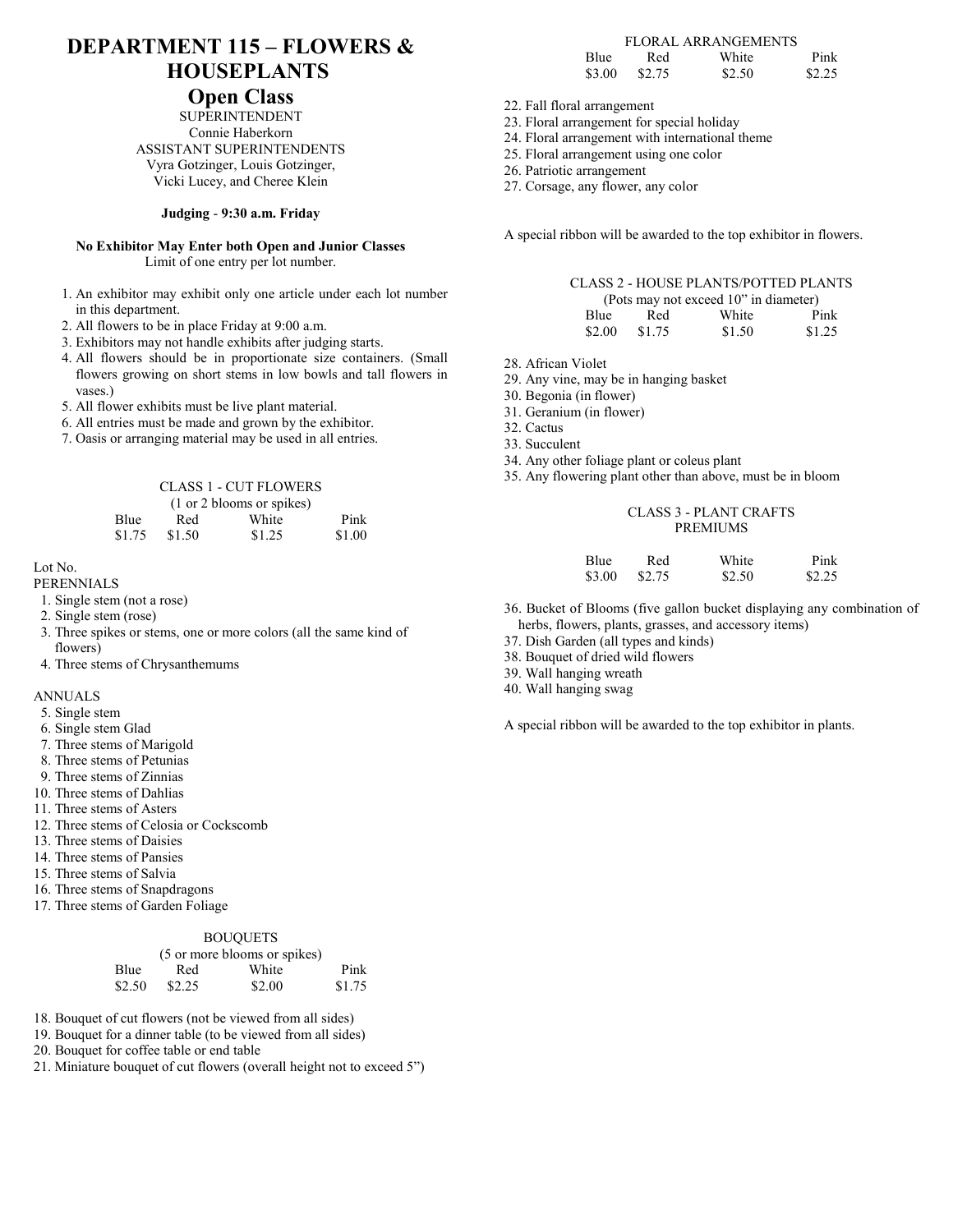# **DEPARTMENT 116 – NATURAL SCIENCES**

### **Open Class**

SUPERINTENDENTS Neil Kuenster, Mike Yager, LeRoy Jerrett, and Dave Knoke

#### **Judging** - **9:00 a.m. Friday**

#### **No Exhibitor May Enter both Open and Junior Classes**

Limit of one entry per lot number. All exhibits must be in place by 6:00 p.m. on Thursday.

|        |        | <b>PREMIUMS</b> |        |
|--------|--------|-----------------|--------|
| Blue   | Red    | White           | Pink   |
| \$2.50 | \$2.25 | \$2.00          | \$1.50 |

#### CLASS 1 - HONEY

#### Lot No.

1. Best jar of honey (produced by the exhibitor)

2. Best comb of honey (produced by the exhibitor)

CLASS 2 - MAPLE SYRUP

3. Best jar of maple syrup (produced by the exhibitor)

CLASS 3 - SORGHUM

4. Best jar of sorghum (produced by the exhibitor)

## **DEPARTMENT 118 – CULTURAL ART**

## **Open Class**

SUPERINTENDENT Linda Vesperman ASSISTANT SUPERINTENDENTS Wilma Landon, Diane Pennekamp, Mary Udelhoven, Donna Martin, Dave Pennekamp

#### **Judging** - **9:00 a.m. Friday**

#### **No Exhibitor May Enter both Open and Junior Classes**

Limit of one entry per lot number. All exhibits must be in place by 6:00 p.m. on Thursday.

#### 1. UPON EVIDENCE ANY EXHIBIT HAS BEEN SHOWN

PREVIOUSLY, EXHIBITOR SHALL FORFEIT PREMIUM EARNED. 2. All entries must be exhibitor's own original work and must be framed or matted where applies.

3. All pictures, drawings and paintings must have hangers where applies and made in the past year. All paintings must be dry when brought for exhibition or will be disqualified.

4. Definitions:

- (a) Still Life An arrangement of inanimate objects
- (b) Abstract A work of art that emphasizes design and a simplified or systematic investigation of forms
- (c) Modern Breaking away from the past or traditional art. This art is based on the use of new technology and new manmade materials. Example: taking everyday objects such as pop cans and light switches and turning them into a creation which stands for the artist's beliefs or attitudes toward society.
- (d) Scenery Landscape that shows natural scenery of land, trees, farms, wildlife, etc.

#### CLASS 1 - PAINTINGS PREMIUMS Blue Red White Pink \$5.50 \$4.50 \$3.50 \$2.50

Lot No.

**Oil Paintings of Original Design** (does not include "paint-in-a-day" paintings)

- 1. Abstract
- 2. Mixed Media
- 3. Scenic
- 4. Still Life
- 5. Portrait
- 6. Any other oil painting (not on canvas) (Saw blades, saws, cans, etc.) **Acrylic of Original Design** (does not include "paint-in-a-day paintings)
- 7. Abstract
- 8. Mixed media
- 9. Scenic
- 10. Still Life
- 11. Any other acrylic of original design
- 12. Any water color or tempera painting of original design
- 13. Outdoor sign any medium, original design

## CLASS 2 - DRAWINGS, PRINTS, & SCULPTURES

| <b>PREMIUMS</b> |        |        |        |
|-----------------|--------|--------|--------|
| <b>Blue</b>     | Red    | White  | Pink   |
| \$4.50          | \$3.50 | \$2.50 | \$1.50 |

- 1. Pastel or charcoal drawing
- 2. Ink drawing
- 3. Stencil item
- 4. Sculpture
- 5. Black pencil
- 6. Colored pencil
- 7. Calligraphy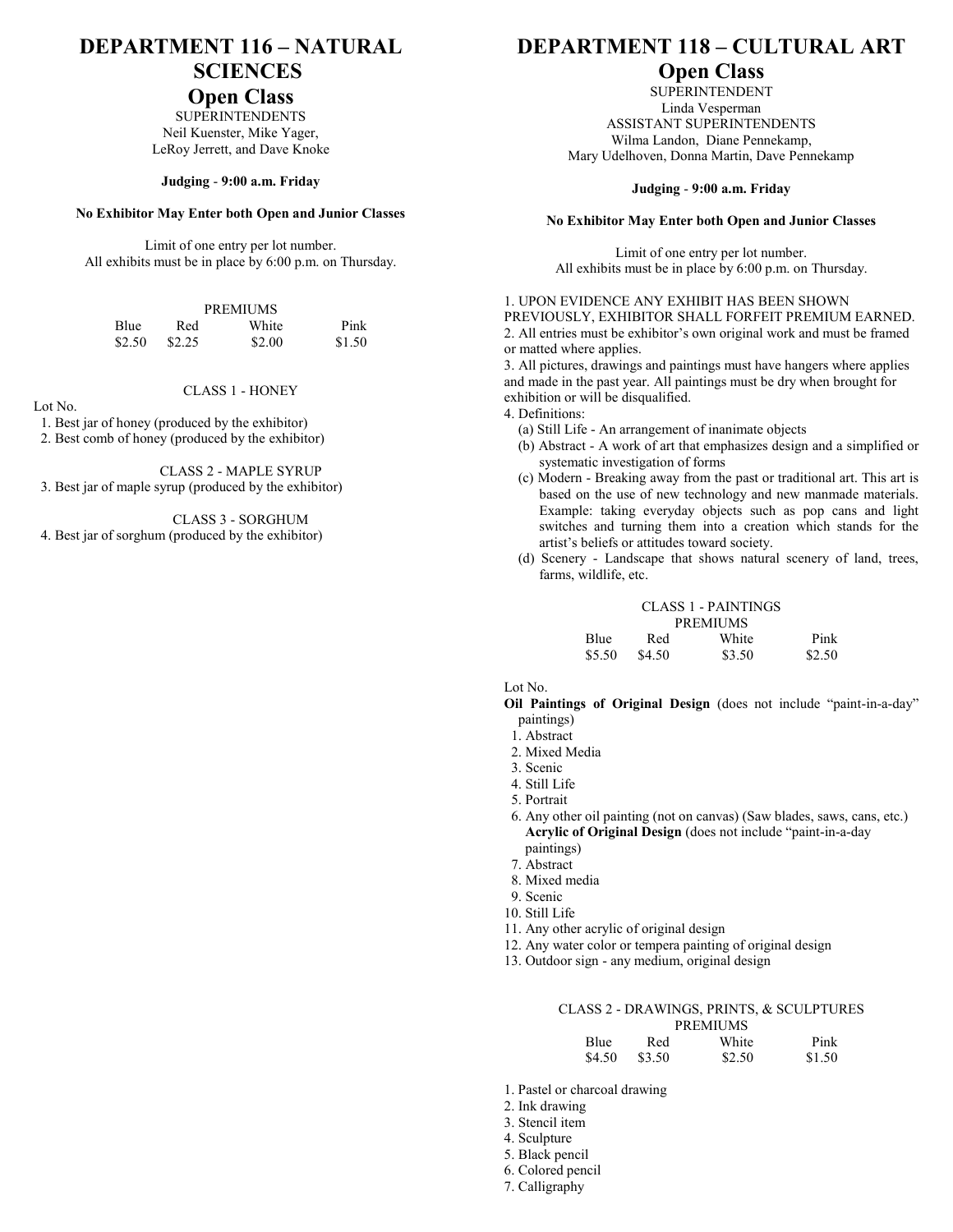| CLASS 3 - CERAMICS                   |     |                 |      |  |  |
|--------------------------------------|-----|-----------------|------|--|--|
|                                      |     | <b>PREMIUMS</b> |      |  |  |
| Blue                                 | Red | White           | Pink |  |  |
| \$4.50<br>\$1.50<br>\$2.50<br>\$3.50 |     |                 |      |  |  |

#### **All entries must have initials and date put on the bottom before first firing.**

HOBBYIST: For the purpose of the contest, shall be a person who does not now, and has not in the past, owned, operated, conducted, taught in or been employed by a ceramic studio, shop or business and who is not or has not at any time been financially involved in any phase or form of the ceramic business commercially for profit and has never had a registered tax number or license.

| 1. Underglaze | 4. Stains        |  |
|---------------|------------------|--|
| 2. Glaze      | 5. Miscellaneous |  |
| $\sim$        |                  |  |

3. Overglaze

Entry No.

PROFESSIONAL: For the purpose of the contest, shall be any person who owns, operates or conducts a professional ceramic studio, shop or business now, or has in the past, or teaches ceramics, sells finished ceramics, commercially for profit and has now or has had in the past, a registered tax number or license, or is in the business of selling ceramic materials and/or supplies.

| 6. Underglaze | 9. Stains         |
|---------------|-------------------|
| 7. Glaze      | 10. Miscellaneous |
| 8. Overglaze  |                   |

| o. Overgiaze |  |
|--------------|--|
|              |  |

|        |        | CLASS 4 - CREATIVE ARTS |        |
|--------|--------|-------------------------|--------|
|        |        | <b>PREMIUMS</b>         |        |
| Blue   | Red    | White                   | Pink   |
| \$3.00 | \$2.50 | \$2.00                  | \$1.50 |

 $\alpha$  :  $\alpha$  +  $\alpha$  -  $\alpha$  +  $\alpha$  +  $\alpha$  +  $\alpha$  +  $\alpha$  +  $\alpha$ 

1. Pottery

- 2. Textile painting pillowcase
- 3. Textile painting towels
- 4. Copper enameling
- 5. Stamped leather article
- 6. Hand tooled leather purse
- 7. Hand tooled leather belt
- 8. Hand tooled leather article, other than specified
- 9. Rosemaling
- 10. Jewelry made with purchased materials
- 11. Jewelry made with homemade materials
- 12. Article with tole painting
- 13. Other than above
- 14. Article using Alphabet photo's that must spell a word

|        | <b>CLASS 5 - PAPER CRAFTS</b> |                 |        |
|--------|-------------------------------|-----------------|--------|
|        |                               | <b>PREMIUMS</b> |        |
| Blue   | Red                           | White           | Pink   |
| \$4.50 | \$3.50                        | \$2.50          | \$1.50 |

- 1. Crafted card / invitation using basic stamping inking techniques
- 2. Crafted card / invitation using heat embossing techniques
- 3. Crafted card / invitation using chalks, powders, or any other noninking techniques
- 4. Crafted card / invitation using natural materials (i.e. dried flowers)
- 5. Crafted card / invitation using dry embossing techniques
- 6. Crafted card / invitation showing a unique paper or cardstock technique (i.e. origami, weaving, etc.)
- 7. Crafted card / invitation using any other stamping techniques or materials not previously listed
- 8. Any other crafted card / invitation, any technique not listed
- 9. Crafted card original artwork using ink or pencil
- 10. Any item for the home using paper crafts
- 11. Any gift item using any of the above techniques and/or craft material
- 12. Scrapebook containing 5 pages minimum
- 13. One page scrapebook (no larger than 15" x 15") enclosed in plastic
- 14. Quilling, any article
- 15. Scissors craft

|             |     | CLASS 6 - PORCELAIN CHINA PAINTING |      |
|-------------|-----|------------------------------------|------|
|             |     | <b>PREMIUMS</b>                    |      |
| <b>Blue</b> | Red | White                              | Pink |

\$4.50 \$3.50 \$2.50 \$1.50

- 1. Dish or cup/saucer
- 2. Plate
- 3. Lamp
- 4. Jewelry
- 5. Pitcher or vase
- 6. Miscellaneous

#### CLASS 7 - MISCELLANEOUS **PREMIUMS**

| <b>Blue</b> | Red    | White  | Pink   |
|-------------|--------|--------|--------|
| \$3.00      | \$2.50 | \$2.00 | \$1.50 |

- 1. Decorated homemade candle
- 2. Macramé any detail (no plants in hangers)
- 3. Creative stitchery
- 4. Seasonal arrangement of natural (fresh or dried) plant materials
- 5. Decoupage
- 6. Stained glass
- 7. Any article made of plastic canvas
- 8. Pillowcase doll
- 9. Decorated wreath
- 10. Swag arrangement
- 11. Dried floral arrangement
- 12. Painted plaster of paris article
- 13. Artificial floral arrangement
- 14. Yard ornament
- 15. Purchased ladies sweatshirt or T-shirt which has been decorated
- 16. Purchased man's sweatshirt or T-shirt which has been decorated
- 17. Purchased child's sweatshirt or T-shirt which has been decorated

### CLASS 8 - COLLECTIVE HOBBIES PREMIUMS

| Blue   | Red    | White  | Pink   |
|--------|--------|--------|--------|
| \$3.00 | \$2.50 | \$2.00 | \$1.50 |

- 1. Collective Hobbies (4 items from one hobby, must be made by exhibitor)
- 2. Collective Hobbies (4 items from one hobby, purchased or collected)

|             |        | CLASS 9 - RECYCLING |        |
|-------------|--------|---------------------|--------|
|             |        | <b>PREMIUMS</b>     |        |
| <b>Blue</b> | Red    | White               | Pink   |
| \$3.00      | \$2.50 | \$2.00              | \$1.50 |

- 1. Home recycling exhibit
- 2. Farm recycling exhibit
- 3. Any other article made using recycled material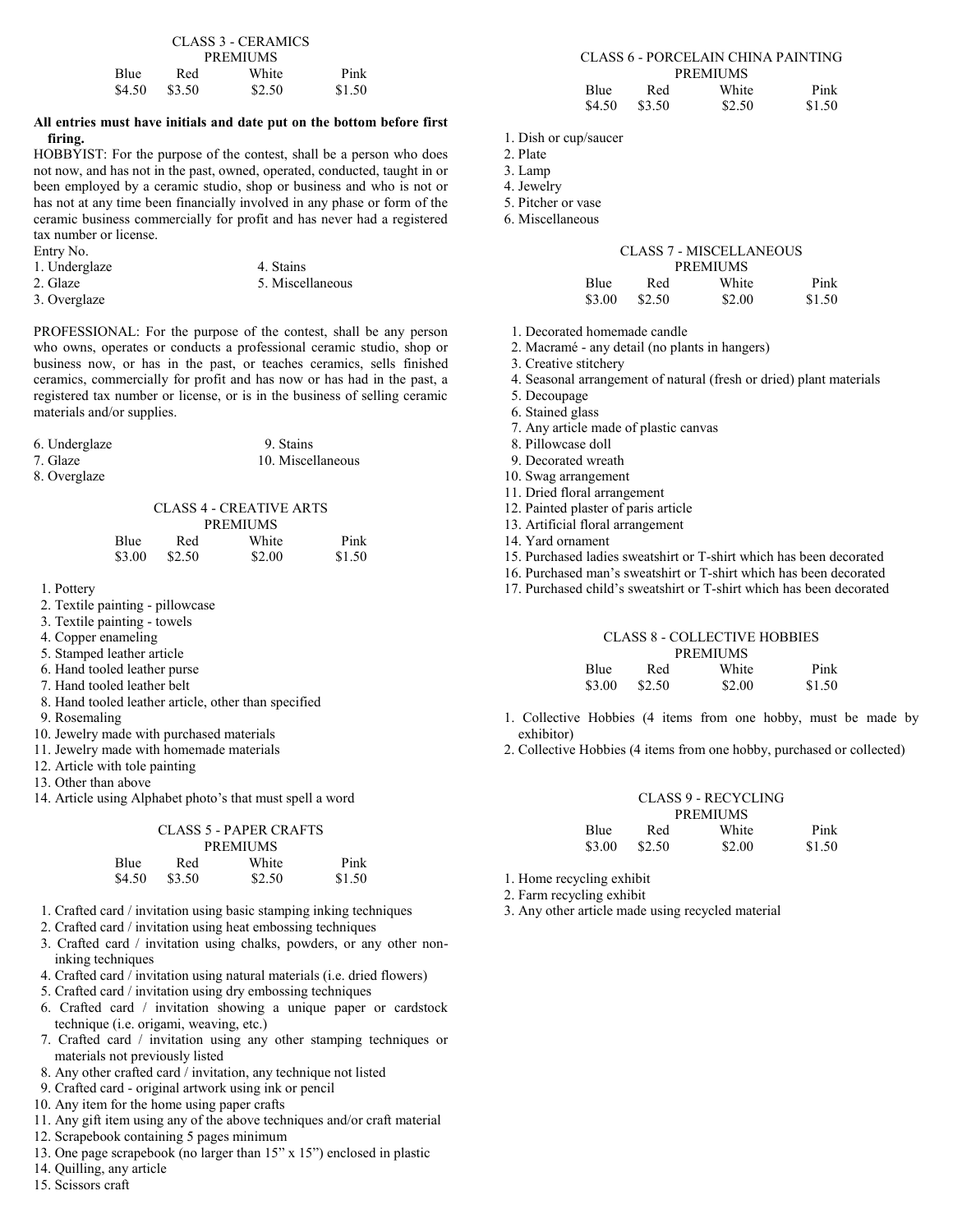# **DEPARTMENT 119 – ANTIQUES**

### **Open Class**

SUPERINTENDENT Marita Hale ASSISTANT SUPERINTENDENTS Randy Hamann, Deb Reinsbach Deanna Udelhofen, Margaret Kaufmann

#### **Judging** – **Friday morning (ask superintendent for details)**

#### **No Exhibitor May Enter both Open and Junior Classes**

Limit of one entry per lot number All exhibits must be in place by 6:00 p.m. Thursday.

- 1. All exhibits MUST be at least 50 years old.
- 2. Exhibits that have won a previous blue ribbon at the Grant County Fair may not be re-entered.
- 3. The Grant County Fair and Fair Superintendents will make every attempt to ensure the safety of exhibits, but will not be liable for lost, stolen or damaged exhibits.

#### PREMIUMS

| <b>Blue</b> | Red    | White  | Pink   |
|-------------|--------|--------|--------|
| \$3.00      | \$2.50 | \$2.00 | \$1.50 |

#### CLASS 1

- 1. Any advertising item
- 2. Advertising item for the outdoors
- 3. Advertising item from Grant County
- 4. Any antique farm implement
- 5. Any antique farm tool
- 6. Any piece of furniture
- 7. Any item of jewelry
- 8. Any kitchen item (bowl, platter, etc.)
- 9. Any other small household item
- 10. Any toy or game
- 11. Artifact (coins, arrowheads, etc.)
- 12. Baseball cards
- 13. Bell
- 14. Basket
- 15. Books in general
- 16. Bowl
- 17. Brass item
- 18. Cast Iron item
- 19. Carnival glass
- 20. Carpentry tools
- 21. Character collectibles
- 22. Chair
- 23. Child's book
- 24. Child's furniture
- 25. Clock
- 26. Clothing
- 27. Collection of cards, or postcards, 5 pieces
- 28. Collection of photographs or papers, must be in book or frame
- 29. Collection of silver spoons or serving pieces, 2-3 pieces
- 30. Comic books
- 31. Cookbook, published by company
- 32. Cookbook, published by organization
- 33. Cookie cutter
- 34. Copper item
- 35. Grant County Fair Memorabilia
- 36. Cream & sugar set
- 37. Crock for kitchen use
- 38. Crock not for kitchen use
- 39. Cup & saucer set
- 40. Depression Glass
- 41. Doll 42. Farm toy
- 43. Garden tool
- 44. Graniteware/Enamelware
- 45. Gravy boat
- 46. Horse item
- 47. Item for food processing (butter churn, coffee grinder, etc.)
- 48. Iron toy
- 49. Kitchen utensils, 2-3 pieces
- 50. Kitchen plate
- 51. Lamp or lantern
- 52. License plate
- 53. Magazines, 3 pieces
- 54. Marbles
- 55. Milk bottle
- 56. Milk can, original
- 57. Milk can, repainted by exhibitor
- 58. Military items or war memorabilia
- 59. Ornament
- 60. Pottery
- 61. Quilt
- 62. Salt and Pepper shaker set
- 63. School book
- 64. School yearbook
- 65. Sheet music
- 66. Picture frame and picture (both must be antique)
- 67. Photo album
- 68. Purses/Money Pouch
- 69. Teapot
- 70. Tin item
- 71. Trunk
- 72. Wagon
- 73. Any item specifically related to 4-H, must have 4-H Emblem on it.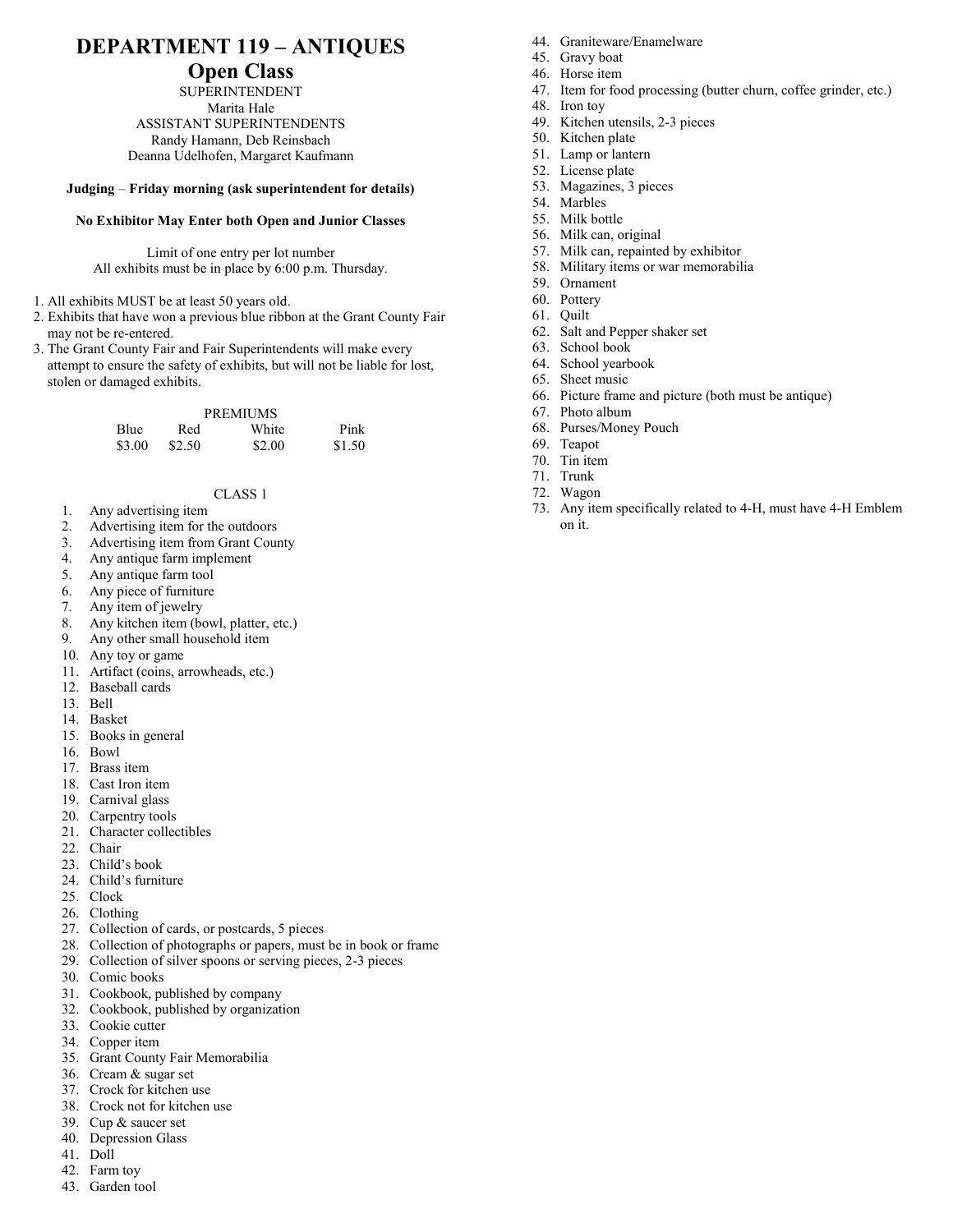## **DEPARTMENT 120 – PHOTOGRAPHY**

### **Open Class**

SUPERINTENDENT Linda Vesperman ASSISTANT SUPERINTENDENTS Wilma Landon, Mary Udelhoven, Dave Pennekamp, Diane Pennekamp, Donna Martin

#### **Judging** - **9:00 a.m. Friday**

#### **No Exhibitor May Enter both Open and Junior Classes**

Limit of one entry per lot number. All exhibits must be in place by 6:00 p.m. on Thursday.

#### 1. **Exhibitor cannot use the same photo more than once.**

- 2. Evidence of any exhibit that has been shown previously, exhibitor shall forfeit premium earned.
- 3. Exhibits must be mounted on sturdy, **WHITE** tag board or poster board that is 14" x 11". No foam board.
- 4**.** No captions or titles allowed.
- **5. Entry tags with strings removed must be attached on front, flush to the upper right hand corner.**
- 6. All pictures must be taken by exhibitor but it is not necessary that finishing be done by exhibitor.
- 7. **NO MATTING OR CROPPING**
- 8. **Each exhibit is 3 photos no larger than 4" x 6" except those marked differently.**
- 9. **All enlargements are 1 photo.**

#### CLASS 1 - BLACK AND WHITE OR SEPIA PREMIUMS

|   | <b>Blue</b> | Red    | White  | Pink   |
|---|-------------|--------|--------|--------|
|   | \$4.50      | \$3.50 | \$2.50 | \$1.50 |
| т |             |        |        |        |

- Lot No.
	- 1. People
	- 2. Vacation or special event
	- 3. Sports or action
	- 4. Landscape (nothing man made)
	- 5. Landscape (man made allowed)
	- 6. Line, design, texture, or pattern
	- 7. Any subject

|        |        | CLASS 2 - COLOR |        |
|--------|--------|-----------------|--------|
|        |        | <b>PREMIUMS</b> |        |
| Blue   | Red    | White           | Pink   |
| \$4.50 | \$3.50 | \$2.50          | \$1.50 |

8. People

- 9. Vacation or special event
- 10. Sports or action
- 11. Landscape (nothing man made)
- 12. Landscape (man made allowed)
- 13. Line, design, texture, or pattern
- 14. Grant County Fair
- 15. Animals
- 16. Winter scenes
- 17. Indoor
- 18. Nature scenes without evidence of human interference (hand of man)
- 19. Wedding
- 20. Sunrise/Sunsets
- 21. Story (beginning, middle, end)
- 22. Wild life
- 23. Infants, less than 1 year
- 24. Reflections
- 25. Water scenes
- 26. Night picture without flash
- 27. Buildings (same theme)
- 28. Barns
- 29. Flowers
- 30. Picture of self, taken with or without timer (if timer was used write "timer" on lower right corner of individual photo)
- 31. Trail camera (Night and day accepted)
- 32. Experimental photography (double exposure)
- 33. Instagram format mounted attractively
- 34. Any other subject
- 35. Panoramic 1 picture

#### CLASS 3 - ENLARGEMENTS

|        |        | <b>PREMIUMS</b> |        |
|--------|--------|-----------------|--------|
| Blue   | Red    | White           | Pink   |
| \$4.50 | \$3.50 | \$2.50          | \$1.50 |

- 36. Posed portrait of 1 person, waist up (5" x 7")
- 37. Flowers (5" x 7")
- 38. Winter scene (5" x 7")
- 39. Old Barn (5" x 7")
- 40. Any other 5" x 7" enlargement
- 41. Wedding, 1 or 2 people (8" x 10")
- 42. Sunset (8" x 10")
- 43. Winter Scene (8" x 10") color 44. Any other 8" x 10" enlargement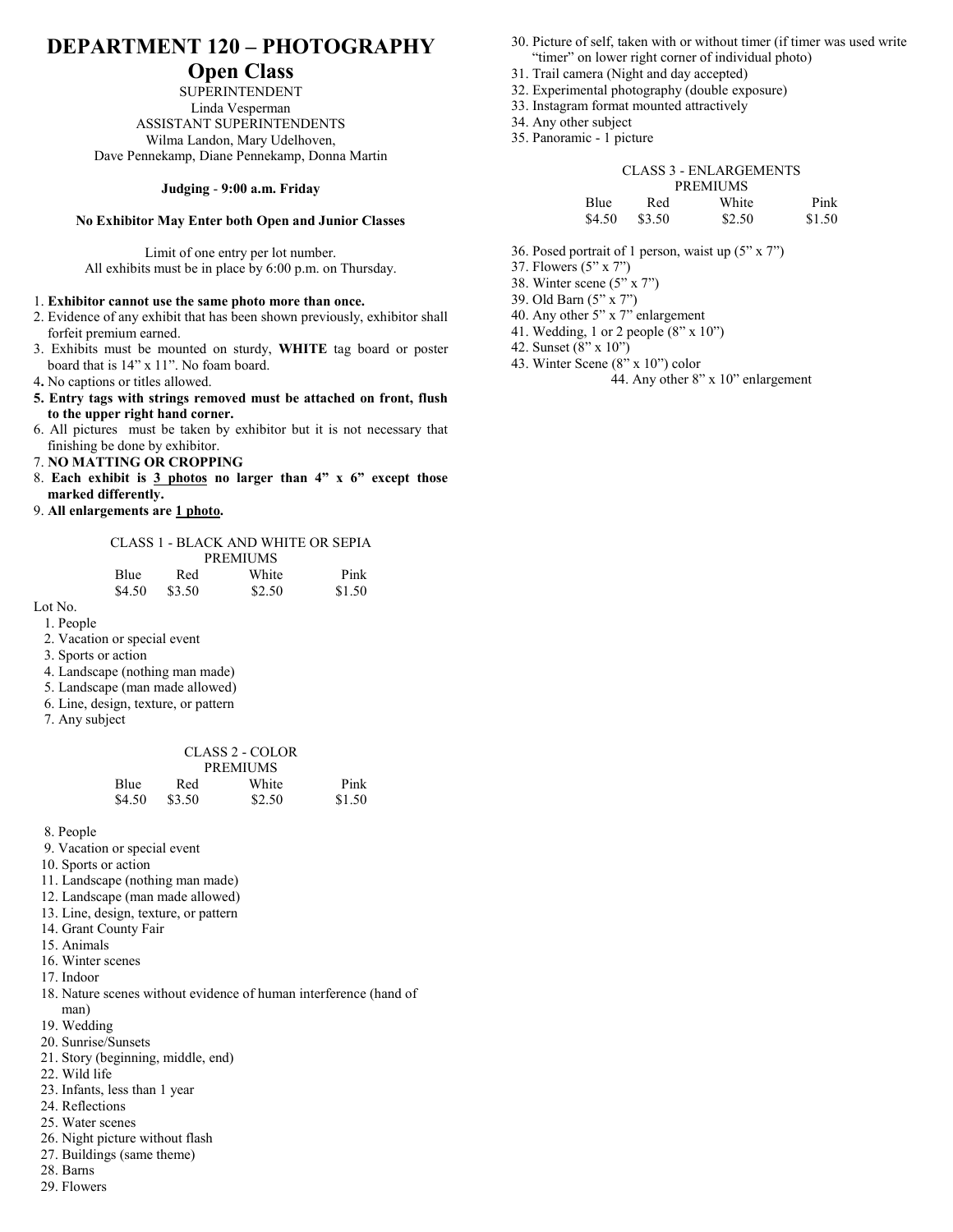# **DEPARTMENT 122 WOODWORKING/WELDING**

### **Open Class**

SUPERINTENDENT Linda Vesperman ASSISTANT SUPERINTENDENTS Wilma Landon, Karen Layman, Diane Pennekamp, Mary Udelhoven, Donna Martin

#### **Judging** - **9:00 a.m. Friday**

#### **No Exhibitor May Enter both Open and Junior Classes**

Limit of one entry per lot number. All exhibits must be in place by 6:00 p.m. on Thursday.

1. Upon evidence that any exhibit has been shown previously, exhibitor shall forfeit premium earned.

|        |        | <b>CLASS 1 - WOODWORKING</b> |        |
|--------|--------|------------------------------|--------|
|        |        | <b>PREMIUMS</b>              |        |
| Blue   | Red    | White                        | Pink   |
| \$3.00 | \$2.50 | \$2.00                       | \$1.50 |

Lot No.

- 1. An article for use in kitchen
- 2. An article for use in living room
- 3. An article for use in farm or home workshop
- 4. Wood carving any article
- 5. Any article of scrolling
- 6. Any article of lathe
- 7. Toy or homemade game
- 8. Birdfeeder or birdhouse
- 9. Lawn ornament under 2' x 2'
- 10. Lawn ornament 2' x 2' or larger

#### CLASS 2 - FURNITURE/CABINET MAKING

| <b>PREMIUMS</b> |        |        |        |  |
|-----------------|--------|--------|--------|--|
| <b>Blue</b>     | Red    | White  | Pink   |  |
| \$5.50          | \$4.50 | \$3.50 | \$2.50 |  |

Lot No.

- 11. Useful article of furniture or cabinet making
- 12. Any other article from wood (i.e. doll house, toy, scale building)
- 13. Refinished or repurposed piece of furniture attach 3" x 5" card explaining how the piece was redone and materials used

#### CLASS 3 - WELDING PREMIUMS<br>White Blue Red White Pink

|         | 1,10C | $\cdots$        | $\cdots$ | $\blacksquare$ |
|---------|-------|-----------------|----------|----------------|
|         |       | $$5.50$ $$4.50$ | \$3.50   | \$2.50         |
| Lot No. |       |                 |          |                |

14. Repaired item or repurposed

- 15. Manufactured item
- 16. Any other welding projects
- 17. Steam Punk

# **DEPARTMENT 125 – FOODS AND NUTRITION**

## **Open Class**

**SUPERINTENDENT** Virgina Peake ASSISTANT SUPERINTENDENTS Bryan Peake, Janet Graney, Barb Canon, Mike Canon

#### **No Exhibitor May Enter both Open and Junior Classes**

#### Limit of one entry per lot number. **ENTRIES USING PREPARED MIXES WILL NOT BE ACCEPTED**

- 1. All baking to be in place Friday at 9:15 a.m. Baking to be **judged Friday beginning at 10:00 a.m.**
- 2. Everything must be displayed on a 6" paper plate except where noted.
- 3. Please take cakes out of pan. Exhibit a 3" square including a corner or ¼ of a round of layer cake.
- 4**.** All bread must be baked in small 8" x 4" (or appropriate) bread pans but only need to bring ½ of the loaf including the end unless otherwise specified.

|             | CLASS 1 - CAKES |                 |        |
|-------------|-----------------|-----------------|--------|
|             |                 | <b>PREMIUMS</b> |        |
| <b>Blue</b> | Red             | White           | Pink   |
| \$2.00      | \$1.75          | \$1.50          | \$1.25 |

Lot No.

1. Angel food (unfrosted and right side up), ¼ of a round

2. Yellow cake (unfrosted)

- 3. Sponge cake (unfrosted)  $\frac{1}{4}$  of a round
- 4. White cake (unfrosted)
- 5. Devil's food cake (unfrosted)
- 6. Spice cake (unfrosted)
- 7. Applesauce cake (unfrosted)
- 8. Gingerbread cake (unfrosted)
- 9. Banana cake (unfrosted)
- 10. Pineapple upside down cake

#### PREMIUMS

| <b>Blue</b> | Red    | White  | Pink   |
|-------------|--------|--------|--------|
| \$2.50      | \$2.25 | \$2.00 | \$1.75 |

- 11. Decorated cake with some type of bag and tip decorating: Judged on decoration only, may be on a form.
- 12. Decorated cupcakes or cookies plate of 2
- 13. Decorated gingerbread house

#### CLASS 2 - COOKIES

### PREMIUMS (Classes 2-6)

| <b>Blue</b> | Red    | White  | Pink   |
|-------------|--------|--------|--------|
| \$2.00      | \$1.75 | \$1.50 | \$1.25 |

14. Ice box - plate of 2

15. Chocolate drop - plate of 2

16. Oatmeal drop - plate of 2

- 17. Rolled cookie (using rolling pin & cookie cutter) plate of 2
- 18. Sorghum or molasses rolled (using rolling pin & cookie cutter) plate of 2
	- 19. Gingersnap plate of 2
	- 20. Any other drop cookie plate of 2
	- 21. Filled cookies plate of 2
	- 22. Bars other than brownies 3" square corner
	- 23. Brownies 3" square corner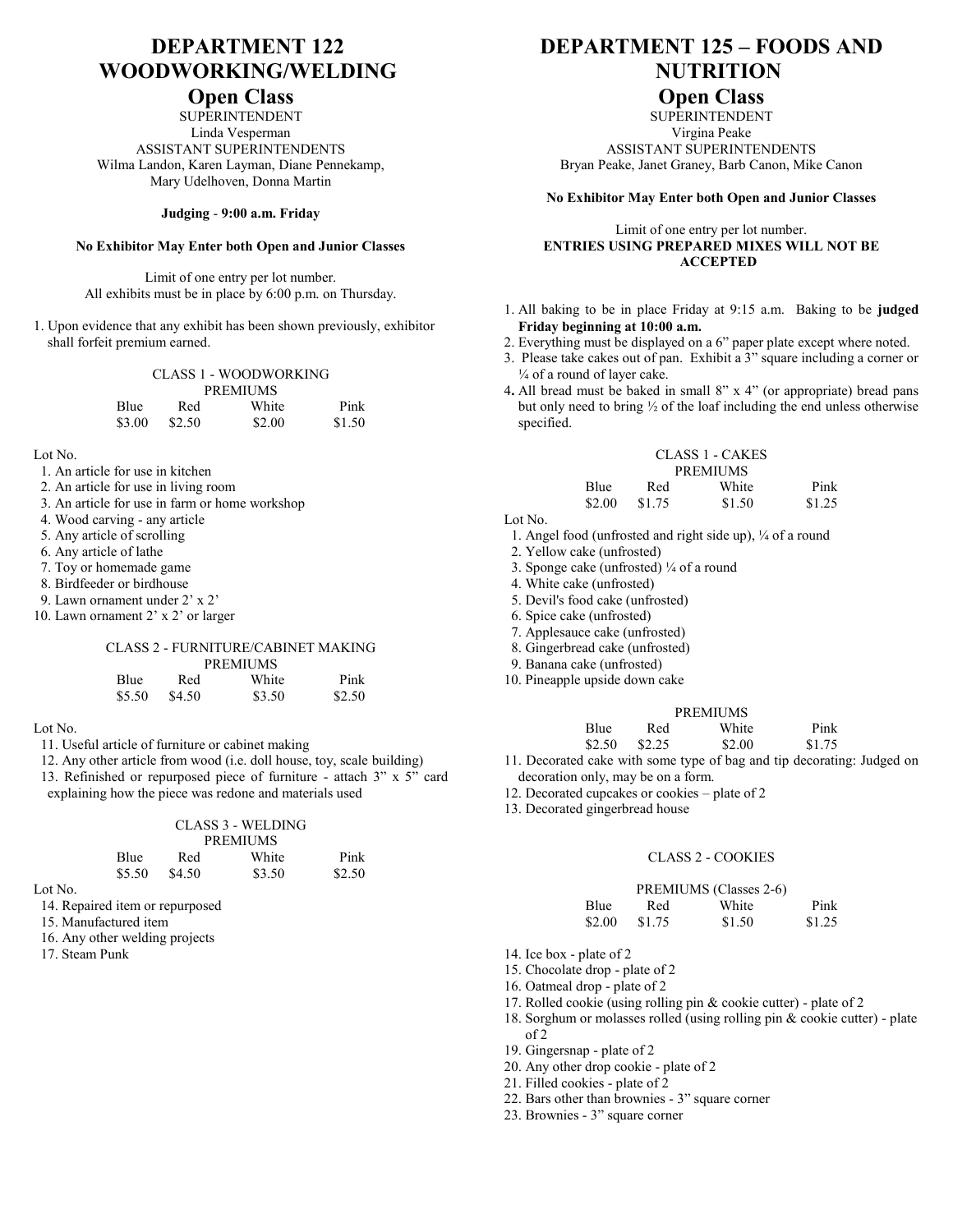#### CLASS 3 - PIES (Either full size or individual)

24. Pastry Shell (6"-9")

- 25. Pie Fruit filling, 1/8 of pie
- 26. Pumpkin pie, 1/8 of pie
- 27. Pecan pie, 1/8 of pie
- 28. Any other pie, 1/8 of pie

#### CLASS 4 - YEAST BREAD AND ROLLS

- 29. Bread, graham, rye or whole wheat 1/2 of 8" X 4" loaf including end
- 30. Bread, white small loaf 1/2 of 8" X 4" loaf including end
- 31. Bread, made in bread machine 1/2 loaf include end or side
- 32. Coffee cake or Swedish tea ring 3" end
- 33. Rolls, cinnamon (2)
- 34. Doughnuts, yeast (2)

CLASS 5 - QUICK BREADS

- 35. Donuts (cake type) (2)
- 36. Muffins (2)
- 37. Quick Bread (all varieties) 3" end
- 38. Coffee cake 3" end

CLASS 6 - CANDY

- 39. Peanut Brittle (2)
- 40. Divinity (2)
- 41. Fudge, chocolate (2)
- 42. Any other candy (2)

#### CLASS 7 - MISC

43. Alter recipe to make healthier

44. Recipe collection

#### CLASS 8 – GLUTTEN FREE

45. Any drop cookie – plate of 2

- 46. Bread dinner (2)
- 47. Cake (unfrosted) 3" square corner

 $\lambda$ 

## **FOOD PRESERVATION**

Obtain labels from the fair office at time of entry

- 1. All entries MUST attach the "label" provided in this fair book to a 3x5 card and then attach the card to your entry tag indicating processing method, processing time, date processed, percentage of vinegar acidity, etc.
- 2. All fruits and vegetables must be in clear, glass jars, no blue jars. Jars may be pint or quart except jam & jelly which should be half pints. Jars must be standard canning jars.
- 3. Jellies, jams, and pickles may be opened by judge to evaluate taste and consistency. No freezer jams or jellies allowed.
- 4. The management is not responsible for jars of food left on grounds at close of fair.
- 5. All foods must be canned and processed according to U.W. Extension safety recommendations.
- 6. All foods must have been canned since last year's fair.
- 7. Limit of one entry per lot number.
- 8. All exhibits must be in place by 6:00 p.m. on Thursday.

| Name and flavor of Product _________________ |             |  |
|----------------------------------------------|-------------|--|
|                                              |             |  |
| Method of Preparation                        |             |  |
| Hot Pack                                     | Air Drying  |  |
| Cold Pack                                    | Oven Drying |  |
| Sun/Solar Drying                             | Dehydrator  |  |
| <b>Microwave Drying</b>                      |             |  |
| % Vinegar Acidity (if vinegar was used)      |             |  |
| Method of Processing                         |             |  |
| <b>Boiling Water Bath</b>                    |             |  |
| <b>Pressure Canner</b>                       |             |  |
| Dial Gauge                                   |             |  |
| Weighted Gauge                               |             |  |
|                                              |             |  |
|                                              |             |  |
|                                              |             |  |
|                                              |             |  |
|                                              |             |  |
|                                              |             |  |
|                                              |             |  |
|                                              |             |  |

#### CLASS 9 - CANNED FRUIT **Obtain label(s) from the fair office at time of entry. Place labels on side of jar. (Use clear jars - pints or quarts). No blue jars. One label per jar for each entry.**

|             |        | PREMIUMS (Class 7-10) |        |
|-------------|--------|-----------------------|--------|
| <b>Blue</b> | Red    | White                 | Pink   |
| \$2.00      | \$1.75 | \$1.50                | \$1.25 |

Lot No.

- 1. Berries
- 2. Cherries
- 3. Pears

4. Peaches

- 5. Plums
- 6. Applesauce
- 7. Any Other

#### CLASS 10 - JAMS/JELLIES Jams & Jellies may be opened to taste One jar for each entry

Lot No.

8. Jam, assorted (when making a mixed berry, list all berries used) 9. Jelly, assorted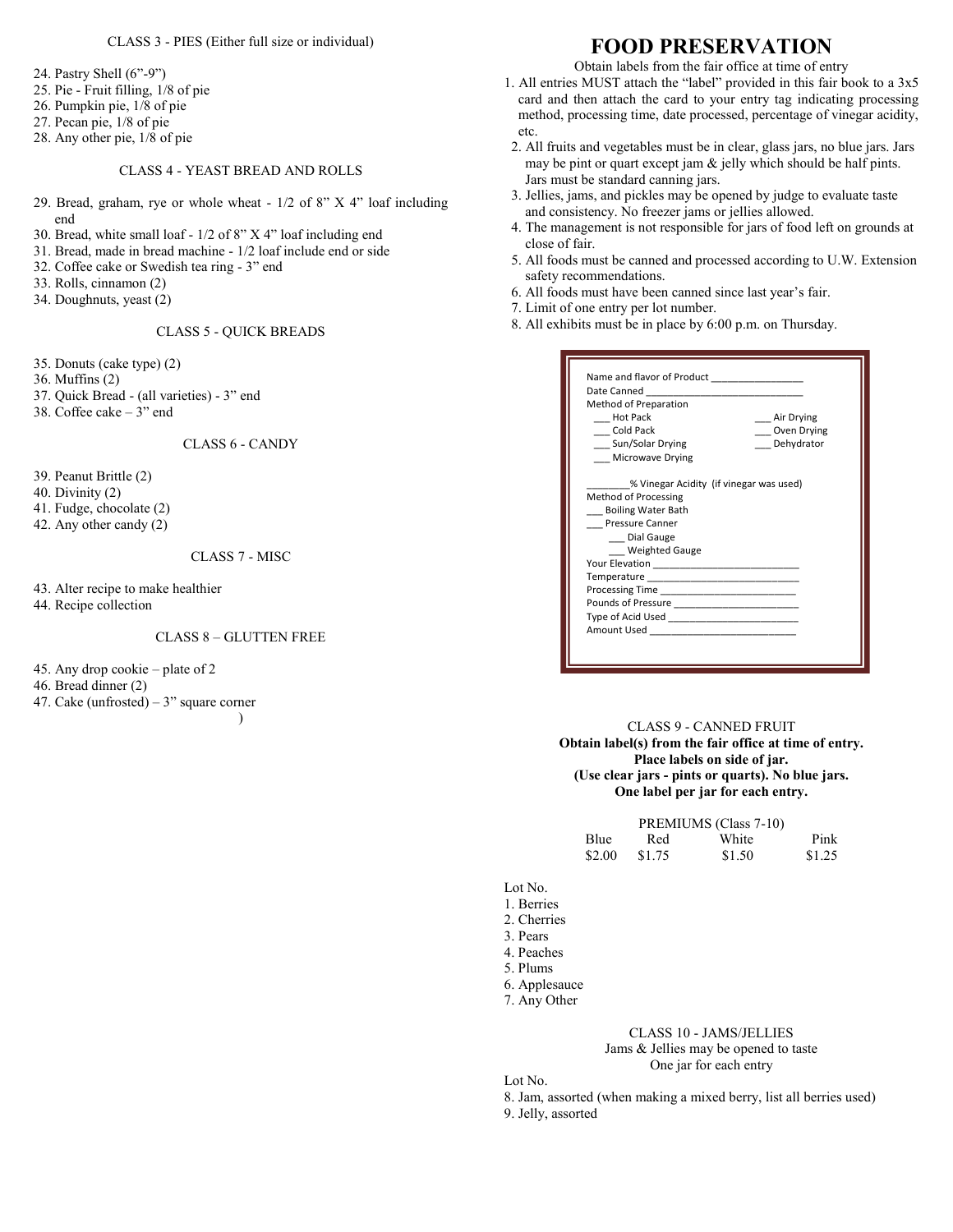#### CLASS 11 - PICKLES Pickles may be opened to taste One jar for each entry

Lot No.

- 10. Pickles, chunk
- 11. Pickles, dill
- 12. Pickles, sweet

13. Relish

14. Any other pickled item

#### CLASS 12 - CANNED VEGETABLES/MEAT One jar for each entry

Lot No.

- 15. Beans, green or yellow, cut
- 16. Carrots 17. Whole kernel corn, sweet, cut from cob
- 18. Peas
- 19. Tomatoes, whole or quartered
- 20. Tomato juice
- 21. Sauerkraut
- 22. Mixed vegetables, for soup or stew
- 23. Meat
- 24. Fish
- 25. Salsa
- 26. Any Other

#### CLASS 13 - DRIED FRUIT/VEGETABLES

Lot No. 27. Fruit

28. Vegetable

CLASS 14 – DRIED HERBS

Lot No. 29. Herbs

#### CLASS 15 – DRIED LEATHER

Lot No. 30. Yogurt

## **DEPARTMENT 126 – CLOTHING**

## **Open Class**

SUPERINTENDENT Bonnie Pink

ASSISTANT SUPERINTENDENTS Virginia Rowe, Barb Cooley, Linda McKelvey

#### **Judging** - **9:00 a.m. Friday**

#### **No Exhibitor May Enter both Open and Junior Classes**

Limit of one entry per lot number All exhibits must be in place by 6:00 p.m. on Thursday

- 1. Everything exhibited in this department must be handiwork of the exhibitor and COMPLETED WITHIN THE PAST YEAR.
- 2. Upon evidence that any exhibit has been purchased, borrowed or exhibited previously at the fair, THE EXHBIT WILL ABSOLUTELY BE DISQUALIFIED.
- 3. All articles must be finished.
- 4**.** The following points will govern in making awards for all domestic needlework: practical general appearance (neatness and cleanliness), quality of workmanship and the material used.
- 5. **All entry tags should be secured to left shoulder or left side of garment**.

### CLASS 1 - ADULT OR TEENAGE GARMENTS

| <b>PREMIUMS</b> |        |        |        |  |
|-----------------|--------|--------|--------|--|
| Blue            | Red    | White  | Pink   |  |
| \$4.50          | \$3.50 | \$2.50 | \$1.50 |  |

Lot No.

- 1. Woman's lined coat, blazer or jacket
- 2. Skirt & lined blazer
- 3. Pants & lined blazer
- 4. Coordinate ensemble (jacket or blazer, skirt & pants)
- 5. Man's lined coat, blazer or jacket
- 6. Sport clothing (at least 3 pieces)
- 7. Unlined jacket or blazer
- 8. Garment made from suede or leather
- 9. Formal dress, any length

|             |        | <b>PREMIUMS</b> |        |
|-------------|--------|-----------------|--------|
| <b>Blue</b> | Red    | White           | Pink   |
| \$2.50      | \$2.25 | \$2.00          | \$1.50 |

- 10. Dress for best wear
- 11. Dress for casual wear
- 12. Skirt with blouse or top

### PREMIUMS

| <b>Blue</b> | Red    | White  | Pink   |
|-------------|--------|--------|--------|
| \$2.00      | \$1.75 | \$1.50 | \$1.25 |

- 13. Blouse or top with pants
- 14. Jumpsuit
- 15. Man's shirt
- 16. Housecoat or robe
- 17. Nightgown or pajamas
- 18. Lingerie
- 19. Swimsuit
- 20. Embellished jacket, shirt or vest
- 21. Vest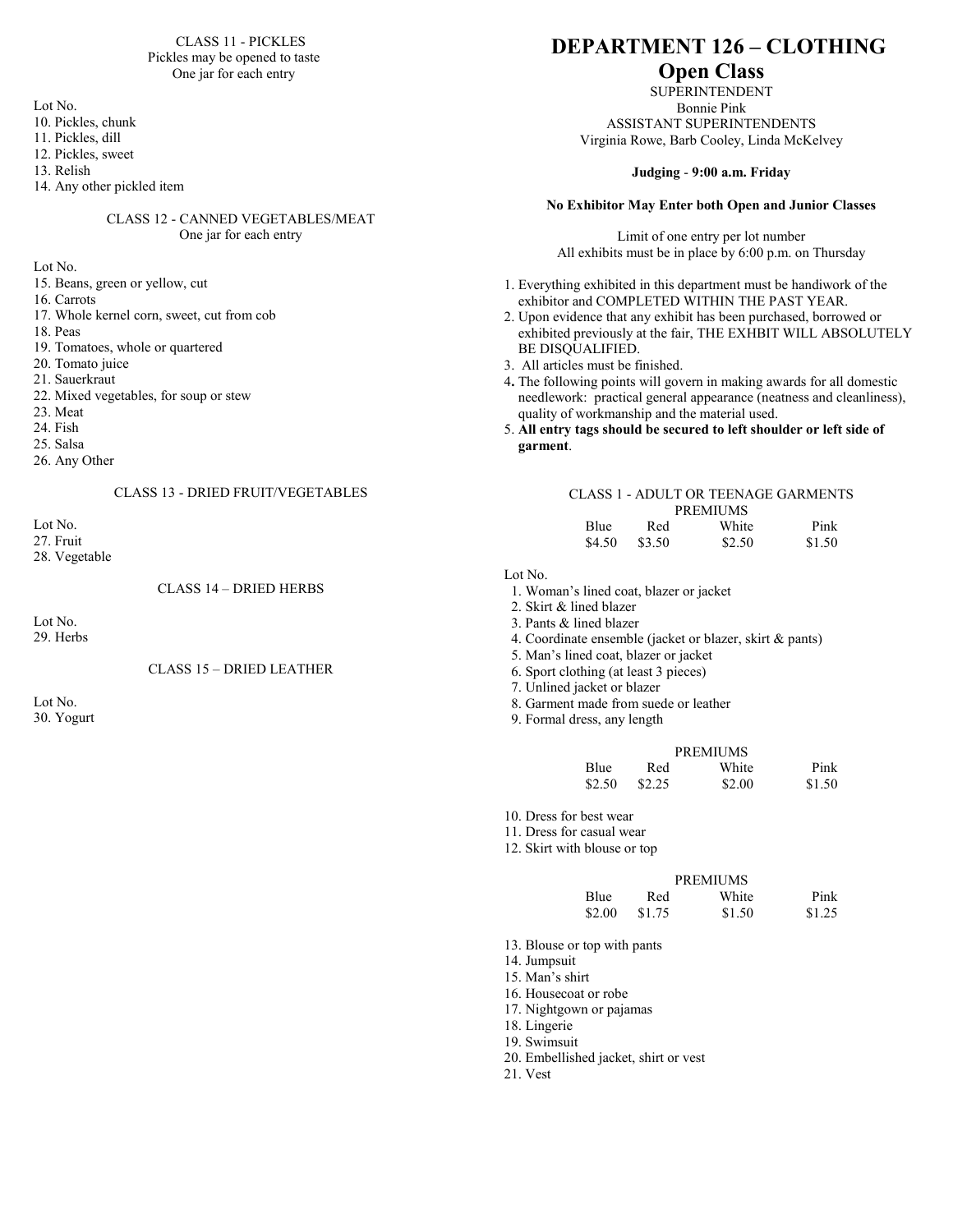| Blue   | Red    | White  | Pink   |
|--------|--------|--------|--------|
| \$2.00 | \$1.75 | \$1.50 | \$1.25 |

22. Woman's blouse or top

23. Woman's skirt

- 24. Jumper
- 25. Accessory to be worn: ties, scarves, hats, etc.
- 26. Garment from another garment (must state what they are made from) (must be recycled)
- 27. Preprinted panel items

#### CLASS 2 - INFANTS AND CHILDREN'S GARMENTS **PREMIUMS**

| Blue   | Red    | White  | Pink   |
|--------|--------|--------|--------|
| \$2.50 | \$2.25 | \$2.00 | \$1.75 |

28. Coat, lined

- 29. Sports ensemble (at least 3 pcs.)
- 30. Snowsuit

31. Boy's suit

- 32. Girl's suit
- 33. Unlined coat or jacket

|        |        | <b>PREMIUMS</b> |        |
|--------|--------|-----------------|--------|
| Blue   | Red    | White           | Pink   |
| \$2.00 | \$1.75 | \$1.50          | \$1.25 |

- 34. Girl's tunic and pants
- 35. Dress for best wear
- 36. Dress for general wear
- 37. Outfit for play (including bib overalls)
- 38. Blouse or top with skirt
- 39. Pants with blouse or shirt
- 40. Jumper with blouse (jumpsuit)
- 41. Housecoat or robe
- 42. Pajamas
- 43. Boy's shirt
- 44. Shorts for play
- 45. Nightgown
- 46. Swimsuit
- 47. Preprinted clothing item
- 48. Garment from another garment (must state what they are made from) (must be recycled)

CLASS 3 - MISCELLANEOUS **PREMIUM COM** 

|        |        | PREMIUMS |        |
|--------|--------|----------|--------|
| Blue   | Red    | White    | Pink   |
| \$2.50 | \$2.25 | \$2.00   | \$1.75 |

49. Halloween Costume (made, not purchased)

- 50. Christmas top or blouse
- 51. Man's Christmas shirt
- 52. Mother/Daughter dresses to match
- 53. Father/Son Shirts to match

# **DEPARTMENT 127 – KNITTING & CROCHETING**

## **Open Class**

SUPERINTENDENT Bonnie Pink ASSISTANT SUPERINTENDENTS Virginia Rowe, Barb Cooley, Linda McKelvey

#### **Judging** - **9:00 a.m. Friday**

#### **No Exhibitor May Enter both Open and Junior Classes**

Limit of one entry per lot number All exhibits must be in place by 6:00 p.m. on Thursday

- 1. Everything exhibited in this department must be knitted or crocheted by the exhibitor and COMPLETED WITHIN THE PAST YEAR.
- 2. Upon evidence that any exhibit has been purchased, borrowed or exhibited previously at the fair, THE EXHBIT WILL ABSOLUTELY BE DISQUALIFIED.
- 3. All articles must be finished.
- 4**.** The following points will govern in making awards for all domestic needlework: practical general appearance (neatness and cleanliness), quality of workmanship and the material used.
- 5. **All entry tags should be secured to left shoulder or left side of garment**.

#### CLASS 1- KNITTED GARMENT FOR ADULTS PREMIUMS

| .      |        |        |        |
|--------|--------|--------|--------|
| Blue.  | Red    | White  | Pink   |
| \$2.50 | \$2.25 | \$2.00 | \$1.50 |

Lot No.

- 1. Slippers
- 2. Cap or hat
- 3. Scarf
- 4. Two-needle mittens
- 5. Four-needle mittens
- 6. Cape, poncho or shawl
- 7. Simple sweater or sweater vest
- 8. Article made using knitting loom

|        |        | <b>PREMIUMS</b> |        |
|--------|--------|-----------------|--------|
| Blue   | Red    | White           | Pink   |
| \$3.00 | \$2.75 | \$2.50          | \$2.25 |

- 9. Raglan sleeve cardigan pullover
- 10. Set-in sleeve pullover or cardigan
- 11. Pullover or cardigan with mixed colors carrying yarn
- 12. Afghan, adult size
- 13. Afghan, infant size
- 14. Afghan using loom
- 15. Doll clothes (Barbie size)
- 16. Doll clothes (Larger size)

#### CLASS 2 - KNITTED GARMENT FOR INFANT OR CHILD

|             |        | PREMIUMS (Class 2-3) |        |
|-------------|--------|----------------------|--------|
| <b>Blue</b> | Red    | White                | Pink   |
| \$2.00      | \$1.75 | \$1.50               | \$1.25 |

- 17. Hat or Cap
- 18. Scarf
- 19. Sweater set (more than one piece)
- 20. Dress
- 21. Cape, poncho or shawl
- 22. Child's sweater
- 23. Vest
- 24. Slippers
- 25. Two-needle mittens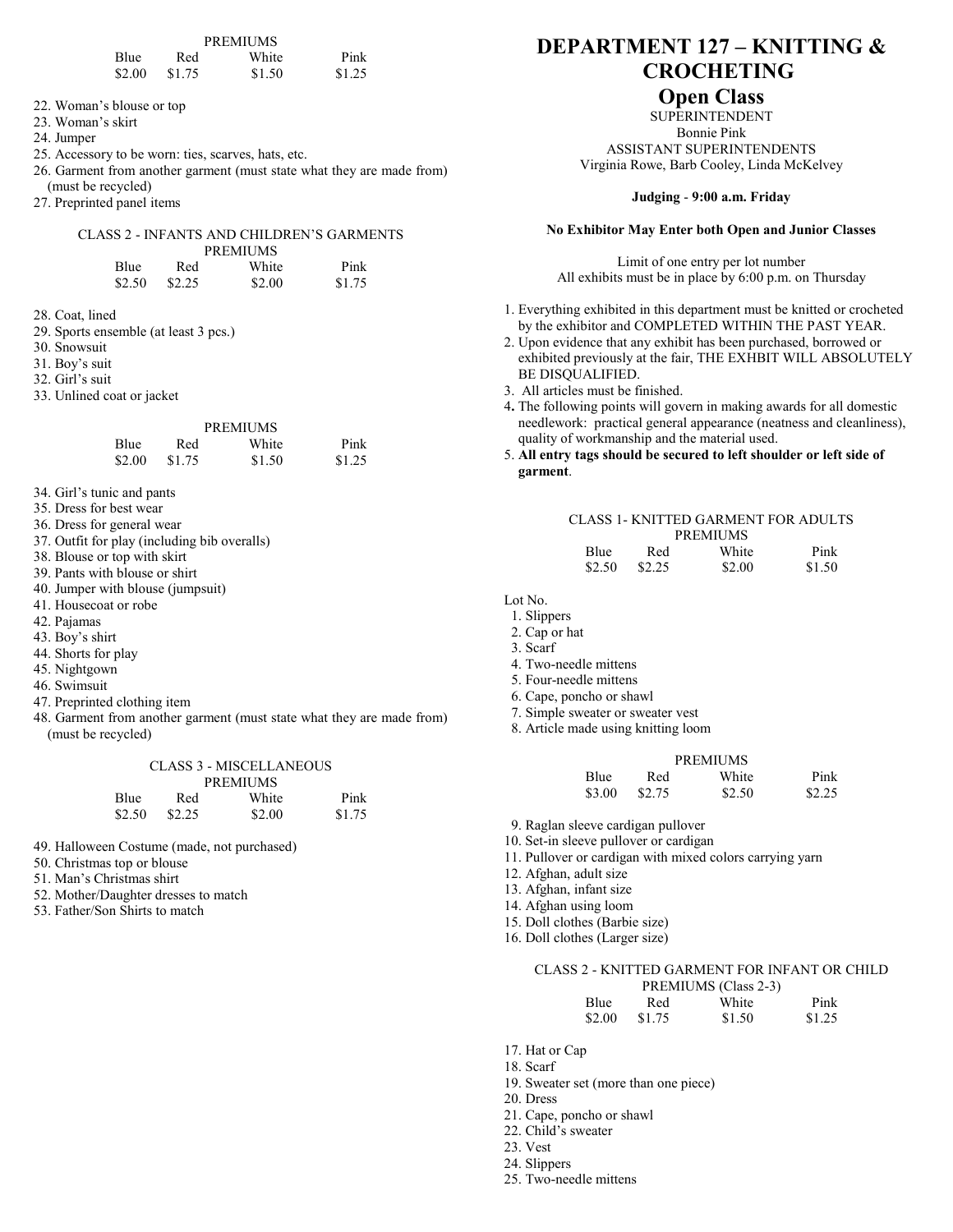#### CLASS 3 - KNITTED ACCESSORIES FOR THE HOME

28. Pillow cover

29. Holiday item

| CLASS 4 - CROCHETING |        |        |        |
|----------------------|--------|--------|--------|
| <b>PREMIUMS</b>      |        |        |        |
| Blue                 | Red    | White  | Pink   |
| \$2.00               | \$1.75 | \$1.50 | \$1.25 |

- 30. Hat or cap for adult
- 31. Hat or cap for infant

32. Scarf

33. Wall hanging

34. Pillow

35. Vest

- 36. Doily under 8"
- 37. Doily 8" and over

38. Crocheted edging on article

- 39. Any other crocheted article
- 40. Holiday item
- 41. Accessories for infant
- 42. Doll clothes (Barbie size)
- 43. Doll clothes (Larger size)
- 44. Toy (Amigurumi)
- 45. Rug

## PREMIUMS

| Blue   | Red    | White  | Pink   |
|--------|--------|--------|--------|
| \$2.50 | \$2.25 | \$2.00 | \$1.75 |

46. Baby sweater

47. Afghan, granny stitch, adult size

48. Afghan, any other stitch, adult size

49. Afghan, granny stitch, infant size

50. Afghan, any other stitch, infant size

51. Infant sweater set (more than one piece)

52. Infant dress

# **DEPARTMENT 128 – HOME ENVIRONMENT**

## **Open Class**

SUPERINTENDENT Bonnie Pink ASSISTANT SUPERINTENDENTS Virginia Rowe, Barb Cooley, Linda McKelvey

#### **Judging** - **9:00 a.m. Friday**

#### **No Exhibitor May Enter both Open and Junior Classes**

Limit of one entry per lot number All exhibits must be in place by 6:00 p.m. on Thursday

#### 1. **EVERYTHING EXHIBITED IN THIS DEPARTMENT MUST BE THE HANDIWORK OF THE INDIVIDUAL EXHIBITOR and COMPLETED WITHIN THE PAST YEAR.**

- 2. Upon evidence that any exhibit has been purchased, borrowed or exhibited previously at the fair, THE EXHBIT WILL ABSOLUTELY BE DISQUALIFIED.
- 3. All articles must be finished.
- 4**.** The following points will govern in making awards for all domestic needlework: practical general appearance (neatness and cleanliness), quality of workmanship and the material used.
- 5. **All entry tags should be secured to left shoulder or left side of garment**.

|             |        | <b>CLASS 1 - HOME ACCESSORIES</b> |        |
|-------------|--------|-----------------------------------|--------|
|             |        | <b>PREMIUMS</b>                   |        |
| <b>Blue</b> | Red    | White                             | Pink   |
| \$2.00      | \$1.75 | \$1.50                            | \$1.25 |

Lot No.

- 1. Placemats or table topper
- 2. Table cloth or table runner
- 3. Pillow for the home
- 4. Fleece pillow
- 5. Fleece blanket
- 6. Dresser scarf
- 7. Centerpiece for the family dining table of natural plant material
- 8. Flower, twig or fall bouquet arrangement of natural plant material for a buffet or mantel
- 9. Accessory for the home, made on a loom
- 10. Curtains or draperies for any room
- 11. Latch hook item
- 12. Any other item for the home (braided)
- 13. Any other item for the home (hooked)
- 14. Creative wall hanging
- 15. Needle punch item
- 16. Felting item

| <b>CLASS 2 - STITCHERY</b> |  |
|----------------------------|--|
|----------------------------|--|

|             |        | <b>PREMIUMS</b> |        |
|-------------|--------|-----------------|--------|
| <b>Blue</b> | Red    | White           | Pink   |
| \$3.00      | \$2.50 | \$2.00          | \$1.50 |

17. Embroidered pillow cases

- 18. Luncheon set or tablecloth with stitchery
- 19. Crewel or needlepoint item for the home
- 20. Counted cross-stitch picture (under 8" x 10")
- 21. Counted cross-stitch picture (8" x 10" or over)
- 22. Any other stitchery items (not crewel, needlepoint, or cross-stitch; may include machine embroidery)